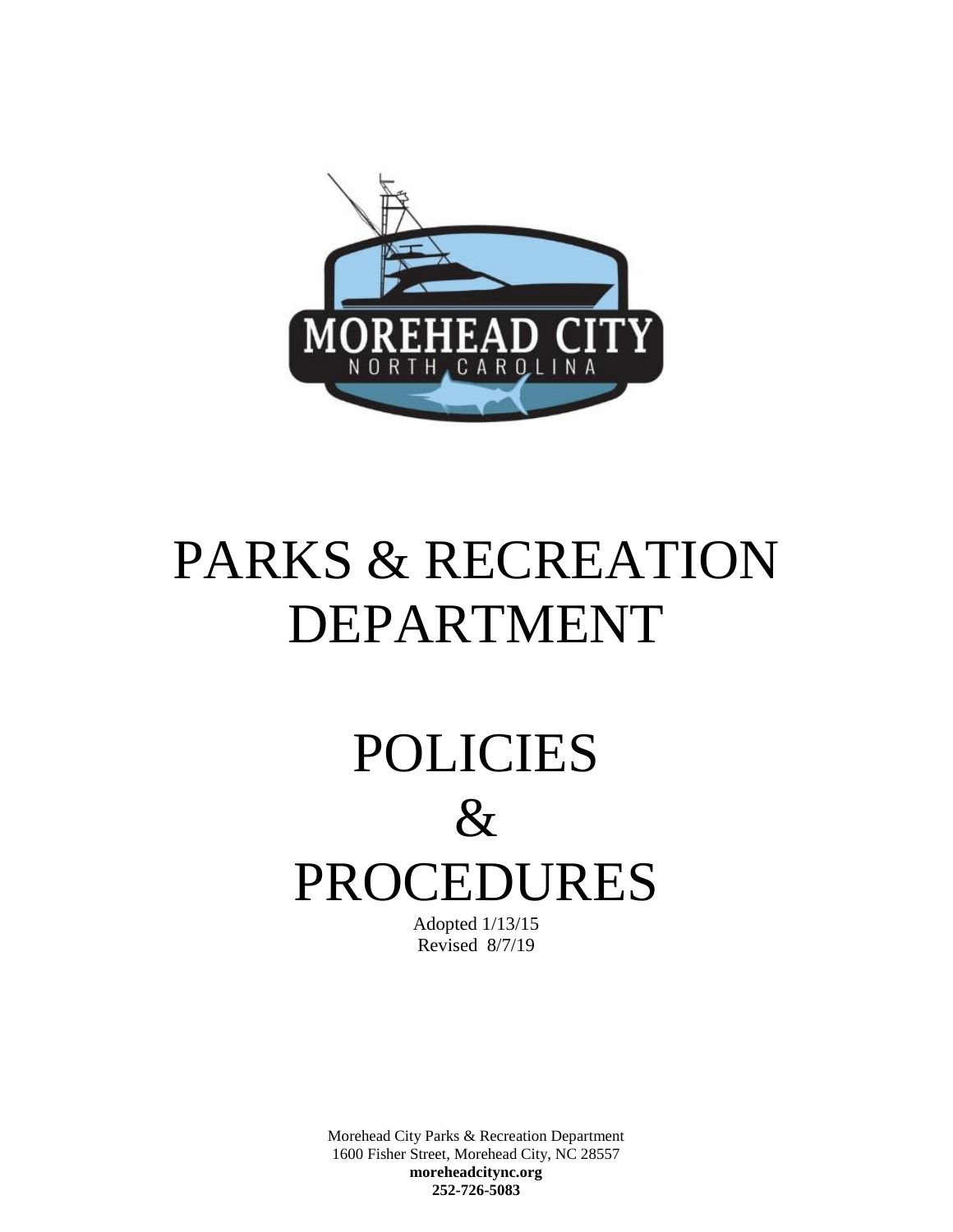# POLICIES AND PROCEDURES

# Table of Contents

| Section |                                                   | Page No. |
|---------|---------------------------------------------------|----------|
| L.      |                                                   |          |
| II.     | Definitions 4                                     |          |
| III.    | <b>Athletic Facilities</b>                        |          |
|         |                                                   |          |
|         |                                                   |          |
|         |                                                   |          |
|         |                                                   |          |
|         |                                                   |          |
|         |                                                   |          |
|         |                                                   |          |
|         |                                                   |          |
|         |                                                   |          |
|         |                                                   |          |
| IV.     | Facilities, Buildings, and Structures             |          |
|         |                                                   |          |
|         |                                                   |          |
|         |                                                   |          |
|         |                                                   |          |
|         |                                                   |          |
|         |                                                   |          |
|         |                                                   |          |
|         |                                                   |          |
|         |                                                   |          |
|         |                                                   |          |
|         |                                                   |          |
| V.      |                                                   |          |
| VI.     |                                                   |          |
| VII.    |                                                   |          |
| VIII.   |                                                   |          |
| IX.     |                                                   |          |
| X.      |                                                   |          |
| XI.     |                                                   |          |
| XII.    |                                                   |          |
| XIII.   |                                                   |          |
| XIV.    |                                                   |          |
| XV.     |                                                   |          |
| XVI.    |                                                   |          |
| XVII.   |                                                   |          |
| XVIII.  |                                                   |          |
| XIX.    |                                                   |          |
|         | A. Athletic Facility Usage Policies & Application |          |
|         | B. Park Usage Policies & Application              |          |
|         | C. Park Facility Improvement Request              |          |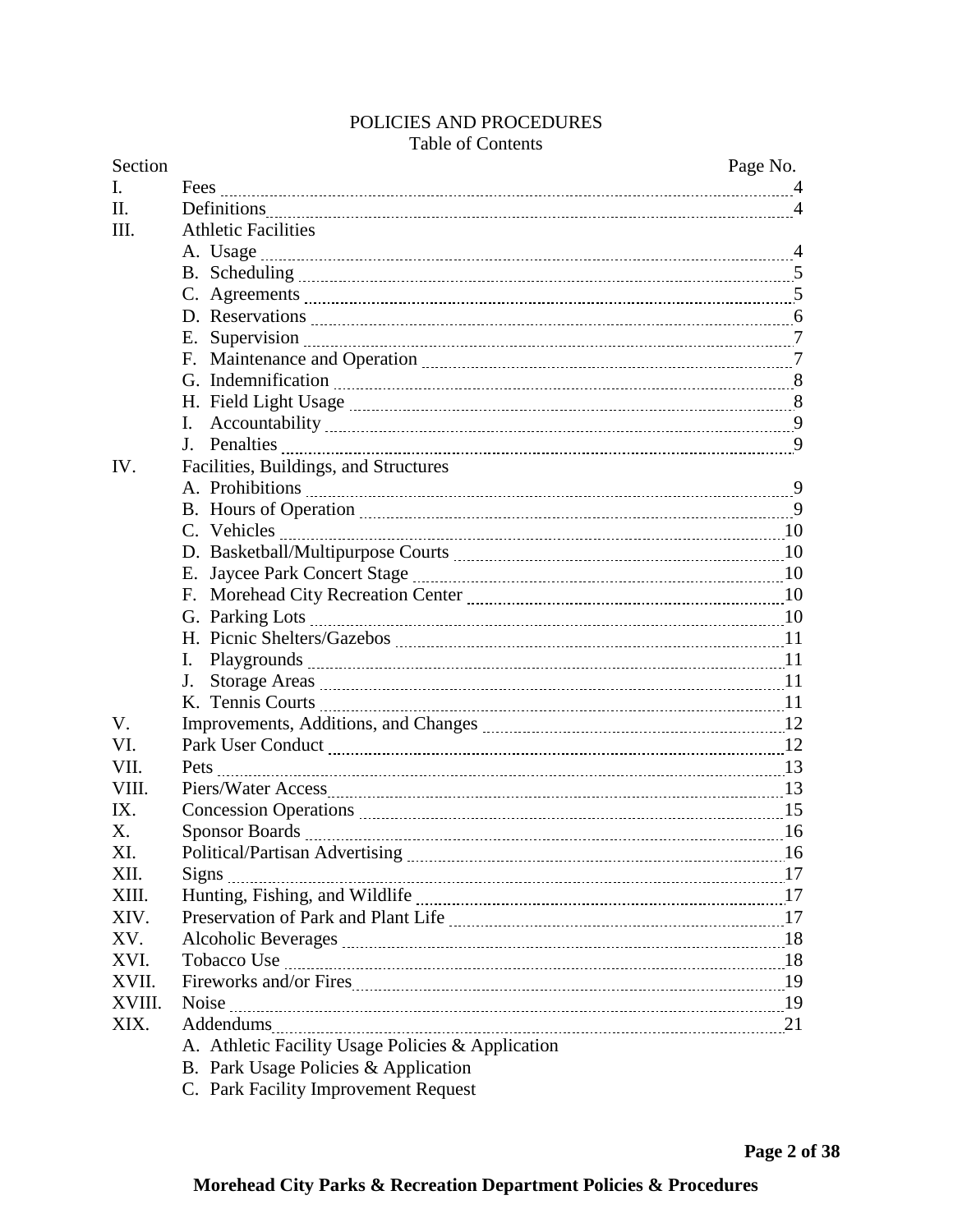- D. Concessions
- E. Sportsmanship Rules
- F. Fee Schedule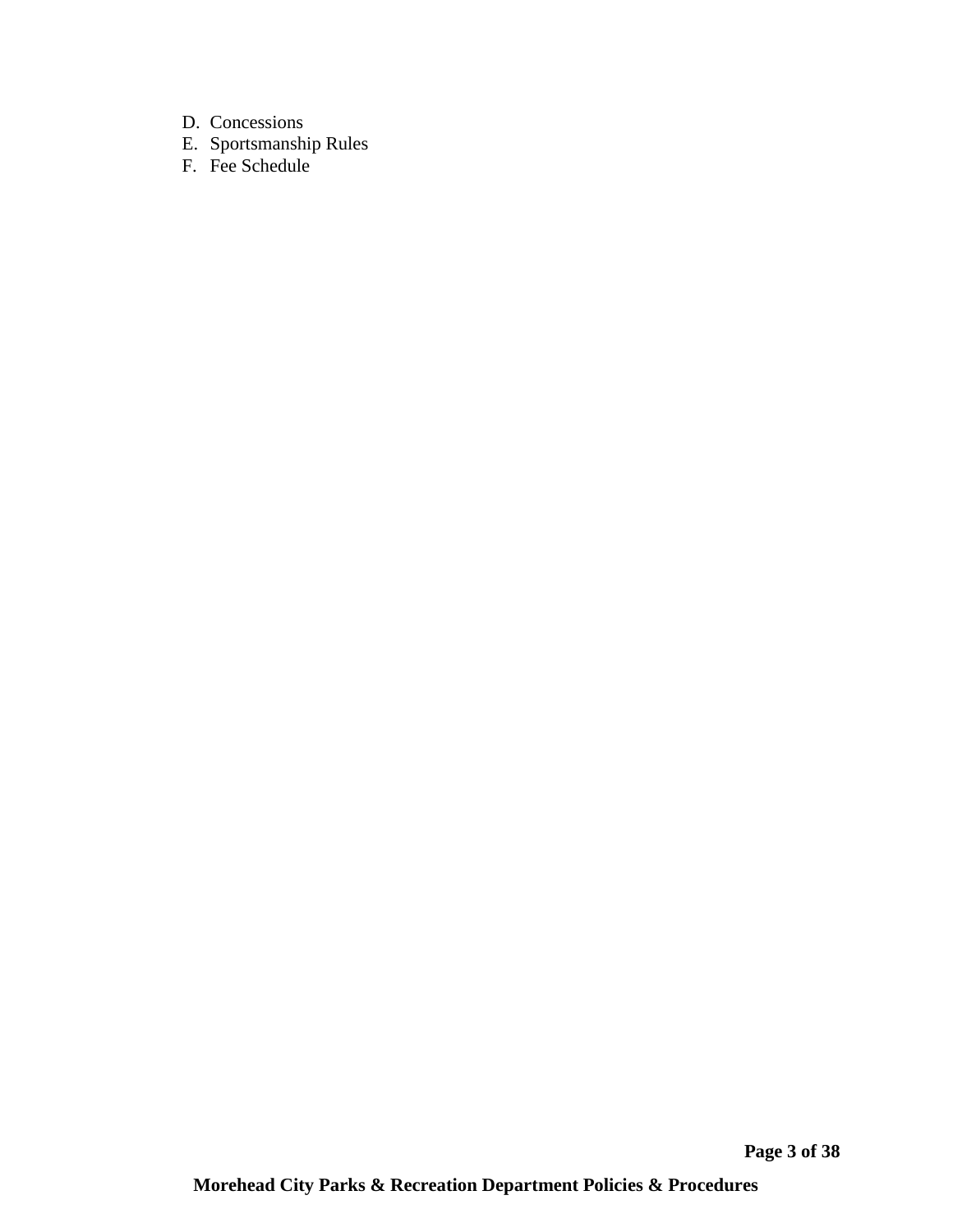# **I. FEES**

- A. Fees are assigned to use certain Morehead City Parks and Recreation Department facilities and equipment as specified in the *"Fee Schedule" list, (Addendum F).*
- B. Fee schedule changes are submitted to the Town of Morehead City Board of Commissioners at the beginning of each fiscal year (July 1) with fees being charged for that fiscal year as voted on by the Board of Commissioners.
- C. Where there is a fee assigned to a specific use of park facilities and/or equipment the words "FEE APPLIED" will be shown in the text of these policies and procedures and in any current or future addendums.

#### **II. DEFINITIONS**

For purposes of this document, "parks" refer to tracts of land located as follows:

- $\Box$  Big Rock Stadium 2706 Mayberry Loop Road, Morehead City
- *–* Bryan Street, Morehead City
- $\Box$  Conchs Point 608 Bay Street, Morehead City
- $\Box$  Jaycee Park 807 Shepard Street, Morehead City
- $\Box$  Jib Plaza (Big Rock & Ottis Landing) 707 Shepard Street, Morehead City
- $\Box$  Katherine Davis Park 601 Arendell Street, Morehead City
- $\Box$  Martin Luther King, Jr. City Park 1001 Arendell Street, Morehead City
- $\Box$  Mitchell Village Community Park 4907 Holly Lane, Morehead City
- $\Box$  Piney Park, 2717 Bridges Street, Morehead City
- $\Box$  Recreation Center 1600 Fisher Street, Morehead City
- $\Box$  Rotary Park 2200 Mayberry Loop Road, Morehead City
- $\Box$  Snookie Wade Park 800 Bay Street, Morehead City
- $\Box$  Shevans Park 1501 Evans Street, Morehead City
- $\Box$  Sugarloaf Island Morehead City Waterfront

The Town of Morehead City (hereafter shown as Town) has developed the following recreational facilities: athletic fields (lighted); concert stage; concession stands; fitness and nature trails; gazebos; maintenance buildings; multipurpose fields (lighted); outdoor basketball courts (lighted and unlighted); parking areas; picnic areas; playgrounds; recreation center; restrooms; and tennis courts (lighted and unlighted). The Town website, moreheadcitync.org, lists which facilities are available at each park.

#### **III. ATHLETIC FACILITIES**

#### **A. Usage**

- 1. Athletic facilities may only be used for Morehead City Parks and Recreation Department (hereafter shown as MCPRD) sponsored/co-sponsored programs and other sports-related leagues/programs/activities. These facilities include O'Neal Baseball Field at Big Rock Stadium, Rotary Park Soccer Fields and Multipurpose courts, Recreation Center Gymnasium and Multipurpose Field and Court, and Shevans Park Tennis Courts.
- 2. Athletic fields operated by MCPRD are intended primarily for the non-profit, recreational use by the residents of Morehead City. Leagues/organizations should be based in Morehead City and/or have a majority of Morehead City resident participation to reserve fields/facilities without a fee being charged. MCPRD reserves the right to request rosters, participation lists or other information needed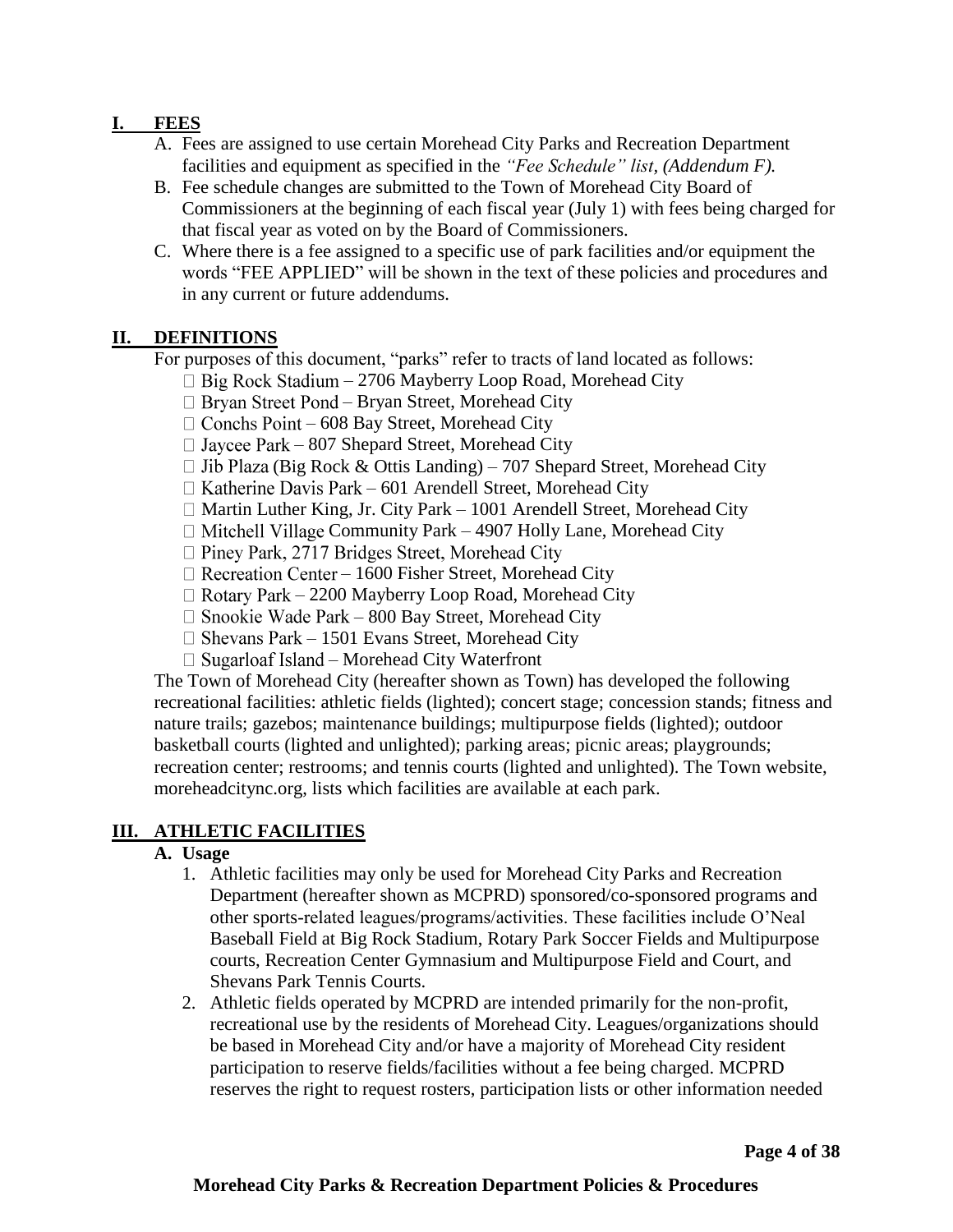to verify majority as residents. (Resident: having a Morehead City address or being a Morehead City taxpayer).

- 3. MCPRD reserves the right to protect and preserve the integrity of the land and playing field areas by resting the land for aeration and turf regeneration and closing fields from play during these times. This policy covers all parks with Multipurpose/Football/Soccer/Baseball Fields or any sports activity utilizing designated areas in the park involving five (5) or more people for an extended period of time. The timeline for closing the designated areas will be determined by the Town and MCPRD staff. Leagues/organizations will be notified of those dates. Fields may also be closed due to field conditions as a result of weather. Leagues/organizations are not allowed on closed fields.
- 4. Soccer and Baseball fields are designated for that particular sport only, unless otherwise designated by MCPRD.
- 5. Individuals cannot play golf on park property unless part of a department sponsored program. Hitting golf balls is not permitted in any park at any time.
- 6. Pets are restricted from all athletic fields/courts and playground areas; all pets must be on a leash and restricted to trail usage only in athletic/multipurpose facilities; and all pet waste must be disposed by their owner. Fines are subject for all infractions. (See Section VII.B "Pets").

# **B. Scheduling**

- 1. Official categories of MCPRD's working relationships with organizations are defined in the following manner:
	- a. Sponsored Programming: Programs organized and operated by MCPRD.
	- b. Co-Sponsored Programming: Dependent organizations that operate under mutually-agreed upon guidelines, and use Town facilities for the majority of their practices/games/activities. MCPRD assists them administratively.
	- c. Facilitated Programming: Independent organizations that use MCPRD facilities for the majority of their games/practices/activities. (This includes but is not limited to these groups: American Legion, Carteret County Schools, Craven Community College, Morehead City Little League, Morehead City Marlins, Seashore Soccer League, and the current youth football league.)
- 2. All fields will be scheduled by MCPRD. Scheduling of facilities will be prioritized, based on the categorizations as outlined in this section, as follows:
	- a. Department-sponsored and co-sponsored programs/events will have first priority in reserving a field or facility.
	- b. Department-facilitated programs/activities.
	- c. Department-approved (non-sponsored), non-profit programs/activities.
- 3. MCPRD fields are scheduled with multiple leagues/organizations and those organizations are expected to honor their specific confirmed scheduled hours, the user group field usage responsibilities, and all MCPRD park rules and Town ordinances.

# **C. Agreements**

Leagues/Organizations are required to read the "Athletic Facility Usage Policies" *(Addendum A)* and complete/submit an "Athletic Facility Usage Application" *(Addendum A)* for each season of usage.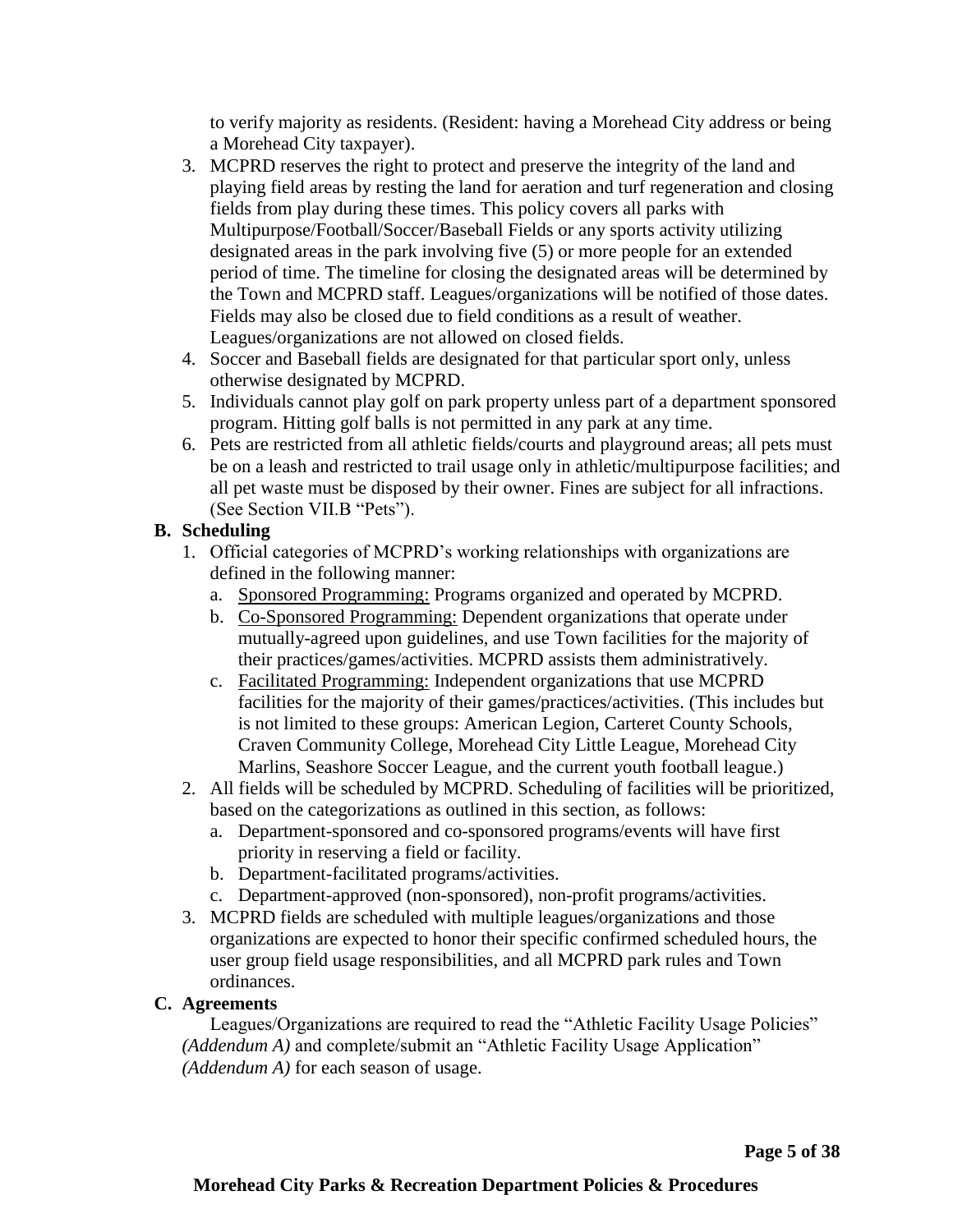- 1. Each League/Organization President or Designee will be responsible for requesting facilities by completing the "Athletic Facility Usage Application" *(Addendum A)*.
- 2. The "Athletic Facility Usage Application" *(Addendum A)* can be obtained from the MCPRD office or the Town website (moreheadcitync.org).
- 3. Additionally, all facilitated organizations and non-sponsored program/activities must submit a "Binder of Coverage for Liability Insurance" *(see Addendum A)* for one million dollars (\$1,000,000) with the Town named as an additional insured.
- 4. Permission to use the facilities will be denied without fully completed, appropriately signed agreement and/or without required proof of insurance.
- 5. Any organization that is granted a license agreement by the Town must comply with the criteria outlined in section III.A, B, & C.

# **D. Reservations**

Athletic fields may be reserved by Town residents for practices, games, tournaments, etc., as long as the requested time(s) and date(s) do not conflict with previously scheduled activities or routinely planned seasonal league play. Reservation procedures are as follows:

- 1. The "Athletic Facility Usage Application" (*Addendum A)* must be read, signed, and dated. The document is an Agreement between the League/Organization and MCPRD for use of fields and for the time period specified. The League/Organization agrees to abide by all department policies and the "Athletic Facility Usage Policies" *(Addendum A)*.
- 2. Groups reserving the park for tournaments and sport–related special events must submit the "Athletic Facility Usage Application" *(Addendum A)*.
- 3. Any non-city resident/organization and all for-profit organizations wishing to reserve a MCPRD athletic field will be charged a fee for usage. FEE APPLIED
- 4. Events, camps, clinics that involve charging a program fee, admission fee and/or charge for participation, and is not sponsored or co-sponsored by MCPRD shall be required to pay the current (in effect at time of reservation) tournament fee for noncounty organizations.
- 5. Usage To be used during the League/Organization's pre-season, practices, regular season, post-season, and any tournaments that may be applicable.
	- Priority of Usage Department will make every attempt to fill requests from leagues/organizations for MCPRD facilities in order of date received, according to availability, in order of priority as follows: (1) MCPRD-sponsored activities/organizations, (2) MCPRD co-sponsored activities/organizations, (3) Facilitated activities/organizations, with routinely-planned seasonal league play taken into consideration. MCPRD reserves the right to reschedule or relocate games/practices/activities at its discretion, and with appropriate notice, in order to accommodate as many groups as possible.
	- Other Town departments must follow the same policies and procedures as leagues/organizations when requesting the use of MCPRD fields/facilities.
	- Notification of Usage (i) Each season, the league/organization is required to submit to MCPRD, at least three (3) weeks prior to the first practice date, a Field Request Form detailing the requested days, dates, and times, and a preliminary regular season starting date. Days, dates, and times must be specific.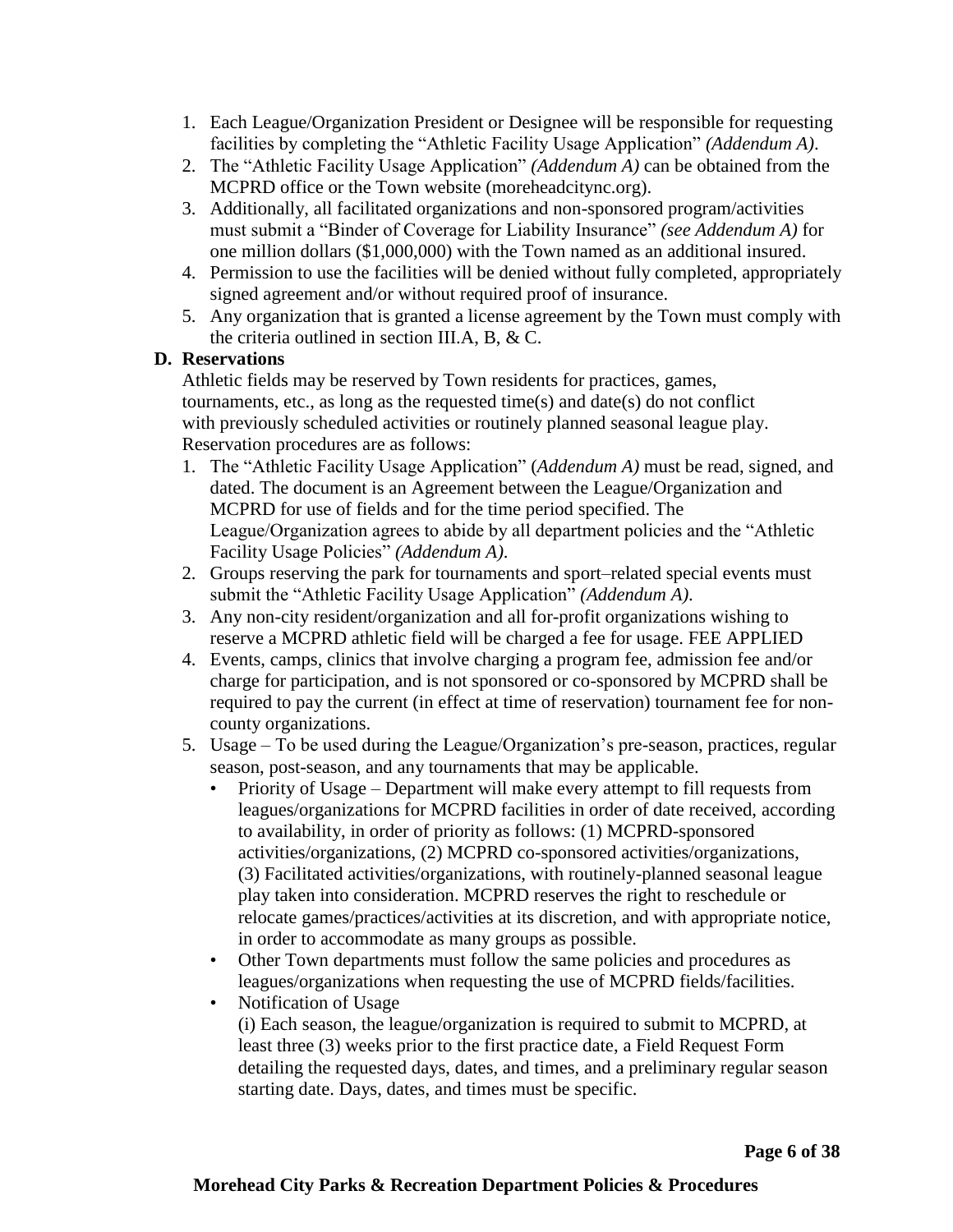(ii) Two (2) weeks prior to the regular season starting date; leagues/organizations shall submit a final schedule of all games to be played for that season. (iii) Fields/facilities can only be reserved during the practice period, game schedule, all-star practices, and any post-season tournaments. Reserving field/facilities just for rainouts during the practice period will not be allowed. (iv) The designated league representative must submit field request for make-up practice/game/activity at least 48 hours prior to requested date. (v) If for any reason a team cancels their practice/game/activity, it is a league representative's responsibility to notify MCPRD. (vi) If lights were requested during the reservation and a team cancels practice without a league representative notifying MCPRD, there will be a fee charged to the responsible League/Organization. FEE APPLIED

• Any individual, team, league or organization planning to utilize MCPRD athletic facilities for a Tournament/Special Event, must submit the "Athletic Facility Usage Application" (*Addendum A)* and return it to MCPRD at least 60 days prior to the event. For tournaments/special events, there will be a reservation fee charged to the hosting League/Organization. Fee must be submitted with completed request form. FEE APPLIED

#### **E. Supervision**

- 1. League/Organization officials are responsible for providing responsible adult individuals to provide constant on-site supervision all activities and events.
- 2. The League/Organization is also responsible for enforcing department policies and procedures on the facilities designated in the Agreement; and for ensuring that its participants abide by Parks and Recreation Park User Rules as outlined in section VI of these policies and procedures and by "Sportsmanship Rules" *(Addendum E).*

#### **F. Maintenance and Operation**

- 1. The League/Organization shall maintain department property and facilities in good condition, with reasonable wear and tear excepted.
- 2. MCPRD shall have the right to enter into and upon its property for the purpose of examining and inspecting the same, and determining whether the League/Organization is in compliance with department policies and procedures with respect to care, maintenance, repair and/or renovations. MCPRD shall be responsible for payment of electric bills only on town property or Town-designated areas. When it is determined that fields should not have practice or games, and are closed for those activities, groups should abide by that ruling. For example, when a game has been canceled because of weather conditions, no activity should take place on the field.
- 3. No member of any league/organization is allowed entrance into park maintenance sheds or use of park maintenance equipment; nor shall any member of a league/organization change settings on any lighting or irrigation; move or add dirt or clay to fields; dig holes on any field; or make any other park and/or facility changes without approved "Park Facility Improvement Request" *(Addendum C)* form.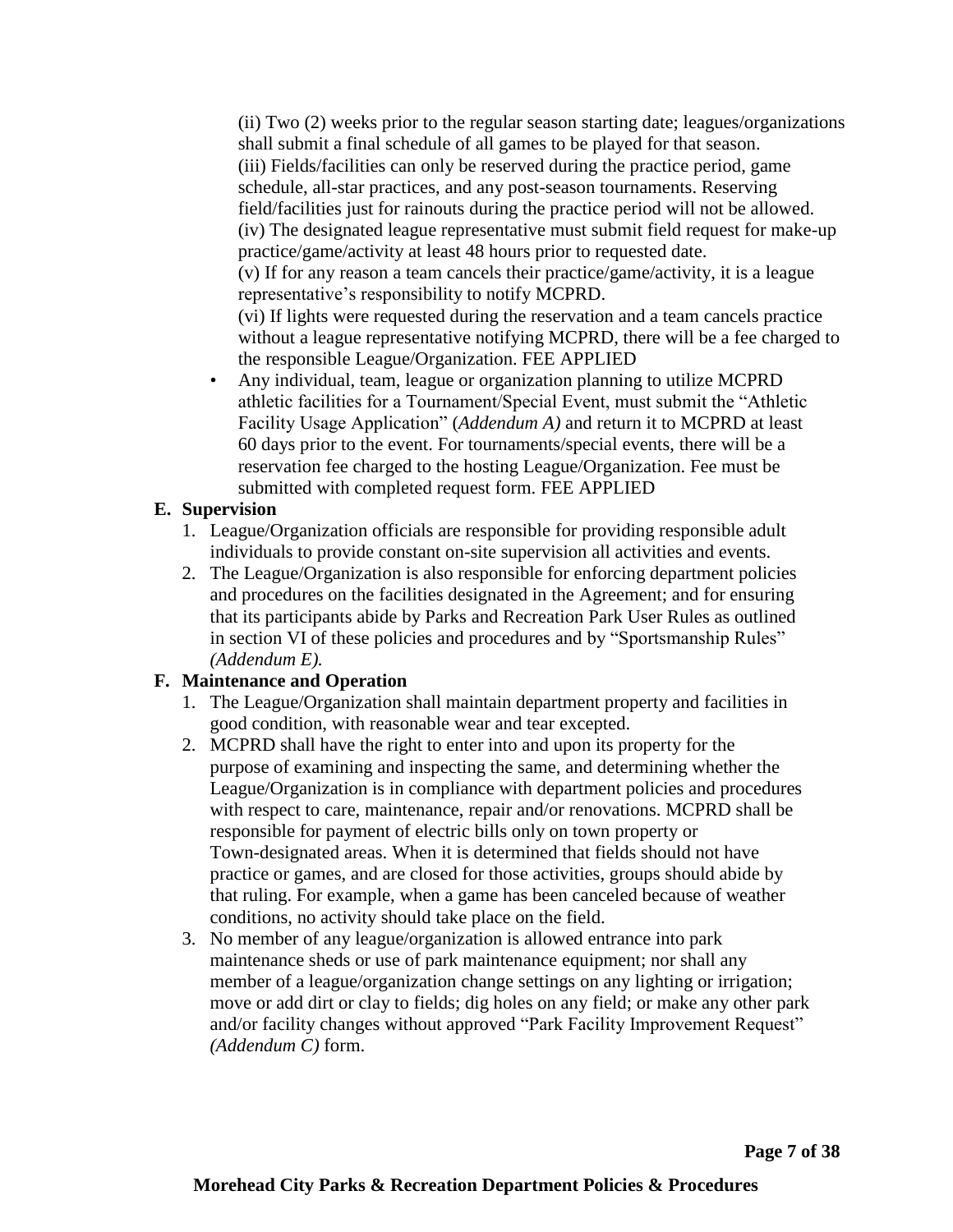#### **G. Indemnification**

It is expressly agreed and understood that the department will not be liable for any claimed damages, losses or expenses of any kind whatsoever, whether to persons or property (including, but not limited to those claims, damages, losses or expenses resulting from or by reasons of the department's negligent acts or omissions) arising out of, related to, or connected with any accident, occurrence or event on or about the department's property, when the accident, occurrence or event takes place while the Individual/League/Organization is using said property pursuant to the Agreement. As a result of the expressed Agreement and understanding, each party will at all times indemnify and hold the other party harmless, and will defend the other at its own expenses whether such claims, damages, losses or expenses are covered by the other's insurance.

- 1. Insurance The League/Organization, as specified by department policy, shall maintain liability insurance with minimum coverage of \$1,000,000, and with the Town named as an additional insured.
- 2. Term of Agreement Date of Agreement and Expiration Date of Agreement should be filled in. The Agreement may be voided by the department for violation(s) by the League/Organization of the department's policies and procedures.
- 3. Agreement should be signed and dated to attest to the fact that League/Organization has read and has been provided a copy of the department's "Athletic Facility Usage Policies/Athletic Facility Usage Application" (*Addendum A)*, "Concessions" *(Addendum D)*, and "Sportsmanship Rules" *(Addendum E);* and that the League/Organization understands the requirements of those policies. League/Organization must be in full concurrence with department policies, and have submitted the required forms to the department.

#### **H. Field Light Usage**

- 1. Leagues or individuals requesting the use of field lights are required to fill out the "Field Request Form" included in the "Athletic Facility Usage Application" (*Addendum A)* indicating the time period they will need the lights. The form is available by calling 252-726-5083 or online at: moreheadcitync.org.
- 2. Lighted park areas will close at dark unless a game/practice or special event has been scheduled. Parks will close within 30 minutes of completed activity. Lighting will be turned off at 11:00 p.m.
- 3. If for any reason a game is late starting (more than 30 minutes), MCPRD recommends that the game be postponed so as not to delay any games scheduled after it; unless it is determined the game can be completed in a timely manner to allow the remaining games to be played.
- 4. If the lights are requested, but will not be used for whatever reason, MCPRD should be notified by 2:00 p.m., on weekdays. Weekend lighting should be cancelled no later than Fridays at 2:00 p.m. If MCPRD is not notified about any cancellations the league/organization may be charged a fee except when inclement weather occurs. FEE APPLIED
- 5. All non-city Residents/Organizations and for-profit organizations will be charged a per hour fee to use lights during field reservations. FEE APPLIED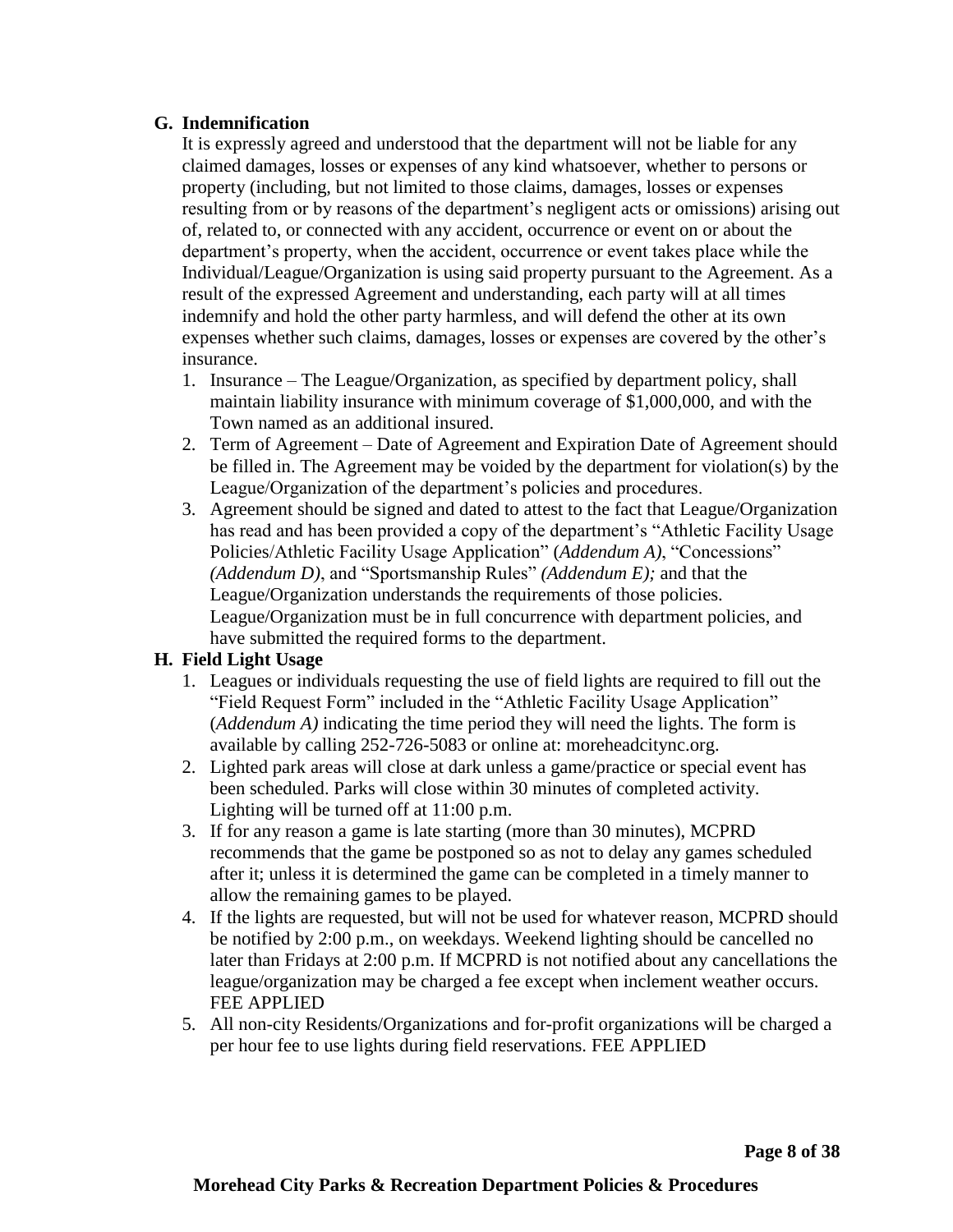# **I. Accountability**

Leagues/Organizations using MCPRD fields and/or facilities must submit the following to MCPRD prior to any games being played on MCPRD Fields:

- 1. Athletic Facility Usage Application" (*Addendum A).*
- 2. Current officers/Board of Directors for the upcoming season.
- 3. Current League Bylaws.

# **J. Penalties**

- 1. Leagues/Organizations that fail to meet the requirements of these policies shall be denied the use of requested fields until the requirements are met.
- 2. Leagues/Organizations that fail to operate under the requirements of these policies during the season may be suspended from using MCPRD contracted fields until the requirements are met.

# **IV. FACILITIES/BUILDINGS/STRUCTURES**

#### **A. Prohibitions: no person shall:**

- 1. In any manner injure, deface, disturb, destroy or disfigure a part of any park or any building, sign, equipment or other property found therein.
- 2. Neither enter an area posted as "Closed" nor use or abate the use of any areas in violation of posted notices.
- 3. Construct or erect any signs, building or structure of whatever kind, whether permanent or temporary, or run or string any public service utility into, upon or across such lands without submitting the written request form "Park Facility Improvement Request" *(Addendum C)* and receiving approval from the MCPRD Director. After MCPRD written approval, all necessary permits from Morehead City Planning and Inspections must be applied for, paid for, and approved prior to any work being started.
- 4. Camp in park areas overnight. Everyone should be out of the park by closing time.
- 5. Set up residence in the park for temporary or permanent living arrangements or construct temporary or permanent dwellings for this purpose.
- 6. Hit, kick, throw balls or any object against fenced areas.
- 7. Play golf or hit golf balls on park property unless part of a department-sponsored program.
- 8. Play any musical instrument, drum, radio, or talking machine or any noise be made for the purpose of attracting attention to any exhibition of any kind without permission.

#### **B. Hours of Operation**

- 1. Areas equipped for night-time activities will close at 11:00 p.m., or when scheduled.
- 2. All parks will open at dawn and non-lighted facilities or areas will be closed at dusk. Scheduling of Special Programs or preparation of programming may alter the regular times when the park is open or closed.
- 3. In order to have park lights turned on, a "Field Request Form" must be submitted indicating the field(s) requiring lights. (Section III.H.1-5).
- 4. Those planning large events/gatherings of 50 or more people in the park areas should complete form "Park Usage Application" (*Addendum B)*.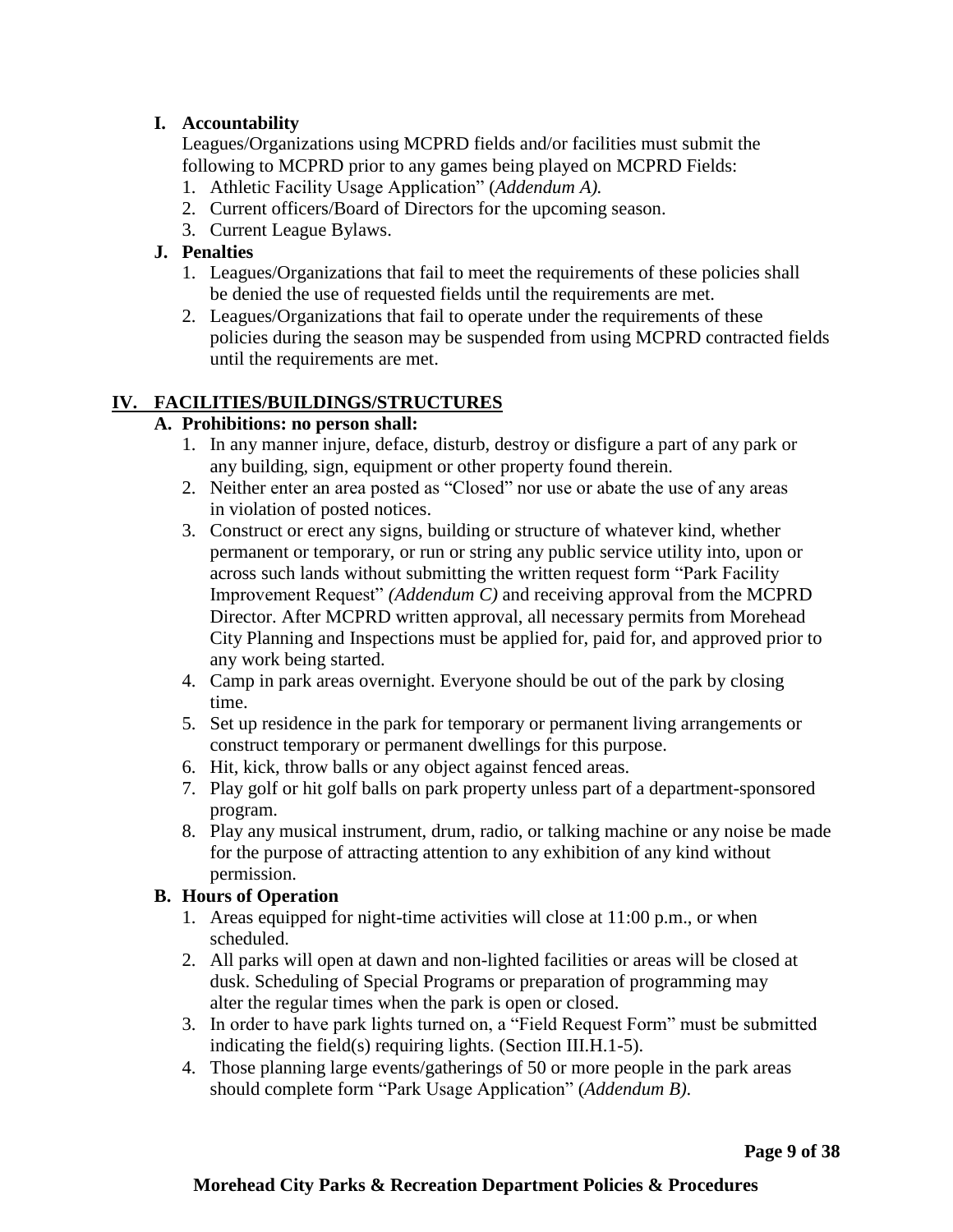# **C. Vehicles**

- 1. No vehicle, except those owned by the Town, is allowed on any field, court, trail, or concourse area.
- 2. Motorized Vehicles
	- a. It shall be unlawful to operate any ATV, dirt bike, or motorized go-cart in or on any public park, public recreation areas or any other publicly owned Town property designated for Town programming usage.
	- b. Approved motorized vehicles can be operated on designated areas such as streets, driveways, and parking areas. This does not apply to vehicles being used in connection with maintenance of Town properties.
- 3. Non-Motorized Vehicles
	- a. Non-motorized vehicles, pedal bicycles, bicycles, scooters, skateboards, roller skates and roller blades are to be used in designated areas only, including access roads and parking lots.
	- b. All non-motorized vehicles are prohibited in gazebos, picnic shelters, playgrounds, and tennis courts.

# **D. Basketball/Multipurpose Courts**

- 1. No hanging on the basketball rims. Soft-soled shoes should be worn when playing on the court.
- 2. All courts are first-come, first-serve basis unless reserved for an event. Reservation request forms may be obtained by calling (252) 726-5083 or at the Town website: moreheadcitync.org. The Rotary Park Courts are lighted.
- 3. To reserve this facility for a special event/tournament, the "Athletic Facility Usage Application" (*Addendum A)* must be completed and approved. FEE APPLIED

#### **E. Jaycee Park Concert Stage**

- 1. The concert stage at Jaycee Park is located at 807 Shepard Street. This facility hosts the MCPRD Summer Concert Series and the DMCRA Alive at Five Concert Series. To reserve this facility, the "Park Usage Application" (*Addendum B)* must be completed and approved. FEE APPLIED
- 2. Reservation request forms may be obtained by calling (252) 726-5083 or at the Town website: moreheadcitync.org.

#### **F. Morehead City Recreation Center**

- 1. The Morehead City Recreation Center is located at 1600 Fisher Street. Class or program enrollment or an annual facility usage pass is required for usage of the recreation center facility. For more information on the recreation center go to moreheadcitync.org or call (252) 726-5083.
- 2. To reserve the Recreation Center gymnasium, the "Athletic Facility Usage Application" (*Addendum A)* must be completed and approved. FEE APPLIED
- 3. To reserve Recreation Center rooms, the "Park Usage Application" (*Addendum B)*  must be completed and approved. FEE APPLIED
- 4. Reservation request forms may be obtained by calling (252) 726-5083 or at the Town website: moreheadcitync.org.
- **G. Parking Lots**
	- 1. Vehicles should always park in designated parking areas. Cars may not be left overnight in the parking areas. MCPRD is not responsible for damage to vehicles or stolen items in the park. (See Section III.G "Indemnification")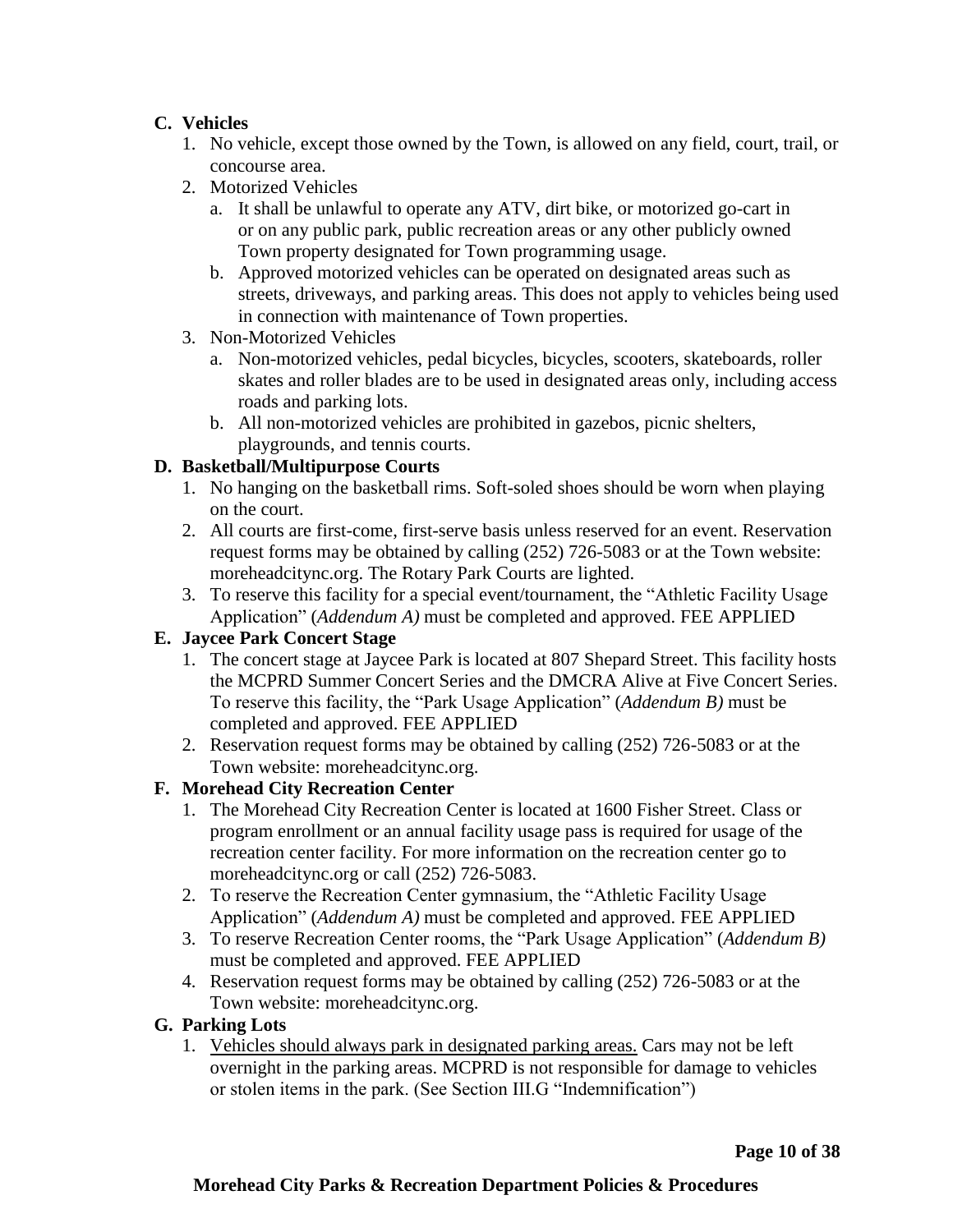2. At no time and under no circumstances are vehicles not owned by the Town allowed to drive anywhere in a park except on access roads and in parking lots. This includes athletic courts, athletic fields, and multipurpose fields.

# **H. Picnic Shelters/Gazebos**

- 1. Reservations are required for Gazebo and Picnic Shelter usage. To reserve picnic shelters/gazebos, the "Park Usage Application" (*Addendum B)* must be completed and approved. FEE APPLIED
- 2. Reservation forms may be obtained by calling (252) 726-5083, or at moreheadcitync.org.

# **I. Playgrounds**

- 1. Playgrounds are for small children. Children should not be on the playground equipment without adult supervision. Parents and guardians should obey signage posted near playground areas.
- 2. Playgrounds are for public usage and may not be reserved for any exclusive usage.
- 3. Pets are restricted from all athletic fields/courts and playground areas; all pets must be on a leash and restricted to trail usage only in athletic/multipurpose facilities; and all pet waste must be disposed by their owner. Fines are subject for all infractions. (See Section VII.B "Pets").
- 4. Shevans Park Playground Due to the popularity of this playground facility, groups with 10 or more playground users are required to contact MCPRD to reserve a shelter during their requested playground usage time. The "Park Usage Application" (*Addendum B)* must be completed and approved. FEE APPLIED This requirement assists MCPRD to manage the large number of birthday parties, reunions, church and civic groups, and school field trips.

# **J. Storage Areas**

- 1. Storage areas, if available, may be used by leagues that represent the sport that is in season. Leagues are responsible for removing all items and cleaning the storage area within 7 days of the season's end.
- 2. Storage areas may be inspected by MCPRD staff during and after the season. Items remaining in storage areas after 7 days of the season's end are subject to disposal. The league/organization will be responsible for any associated disposal fees.
- 3. A limit will be set by the Maintenance Department on the amount of items placed in storage areas.

# **K. Tennis Courts**

- 1. Only tennis activities should take place on the courts. Only tennis or soft-sole shoes should be worn when on the courts. The areas around the tennis courts are considered quiet areas. No other activities should be taking place within ten (10) feet of the courts. Lights should be turned off after night play.
- 2. Reservations will not be accepted except for official school usage, tournaments, special events, and MCPRD program/activities.
- 3. Pets are restricted from all athletic fields/courts and playground areas; all pets must be on a leash and restricted to trail usage only; and all pet waste must be disposed by their owner. Fines are subject for all infractions. (See Section VII.B "Pets").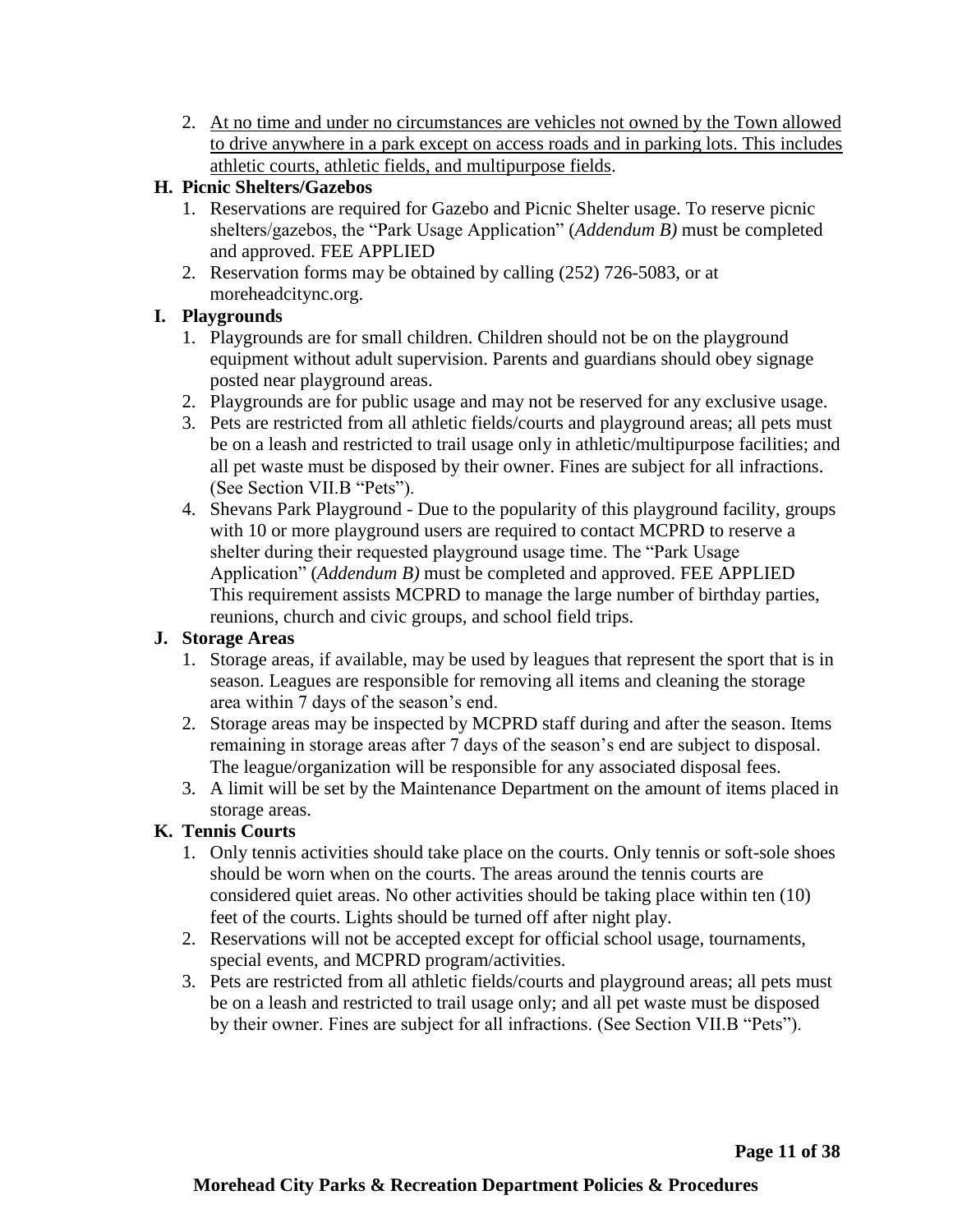# **V. IMPROVEMENTS/ADDITIONS/CHANGES**

- A. Improvements to MCPRD fields, building structures or park elements may not be made without the written permission of the MCPRD Director. Permission must be obtained prior to any improvements being made by organizations other than the Town. Individuals must present a written statement outlining improvements, a time line, names of individuals involved, fill out the "Park Facility Improvement Request" *(Addendum C)* and sign the attached "Release of Liability". Individuals making the request may also need to produce a license related to said work. On completion of the work, in some cases, proper permits or permission to occupy documents should be submitted to the department.
- B. Leagues are not allowed to add or change locks on gates or any storage facility. All locks will be provided by MCPRD. Leagues may replace a broken or lost lock, on a temporary basis, if it is discovered during non-business hours. Replaced locks must be reported to MCPRD no later than the next business day.

# **VI. PARK USER CONDUCT**

The following rules for individuals and/or groups on MCPRD property are designed to ensure the enjoyment and safety of all park users.

Park users will not:

- A. Engage in criminal or disorderly conduct of any kind within the park, including vandalism to park property.
- B. Engage in any activity that may constitute a hazard to the safety of themselves or other persons, except when conducted within reasonable safety guidelines in specific areas designated by special permission from the MCPRD Director.
- C. Dispose of lighted or unlighted matches, cigars, cigarettes or any flammable material/substance in other than trash receptacles or ash cans.
- D. Engage in threatening language or in excessively noisy conduct of any kind at any time within the park such that it unreasonably disturbs other park patrons or neighbors. The park staff on duty is empowered to determine whether noise is excessive or unreasonably disturbing.
- E. Throw rocks or objects of any kind. This does not include balls or game equipment used in athletic events when used in a reasonable manner, and in such a way that they do not become hazards to other park patrons.
- F. Solicit, peddle, or beg within any park or recreation facility, or to sell merchandise or wares for-profit in any park. Non-profit leagues/organizations may raise funds through concession facilities only when a completed "Concessions" (*Addendum D)* request form is signed by the MCPRD Director and all necessary permits and requirements are met.
- G. Interfere with or in any manner hinder any employee of the park in the performance of their duties.
- H. Disturb or interfere unreasonably with any person or party occupying any area or participating in any activity under the authority of a permit.
- I. Bring any glass containers into any park.
- J. Loiter, stand, sit, or lie in or out of a vehicle in any Morehead City park, so as to hinder or obstruct unreasonably the free passage of pedestrians or vehicles thereon. It shall be unlawful for any person to block, obstruct, or prevent access to the entrance of any building, parking lot or park facility open to the public.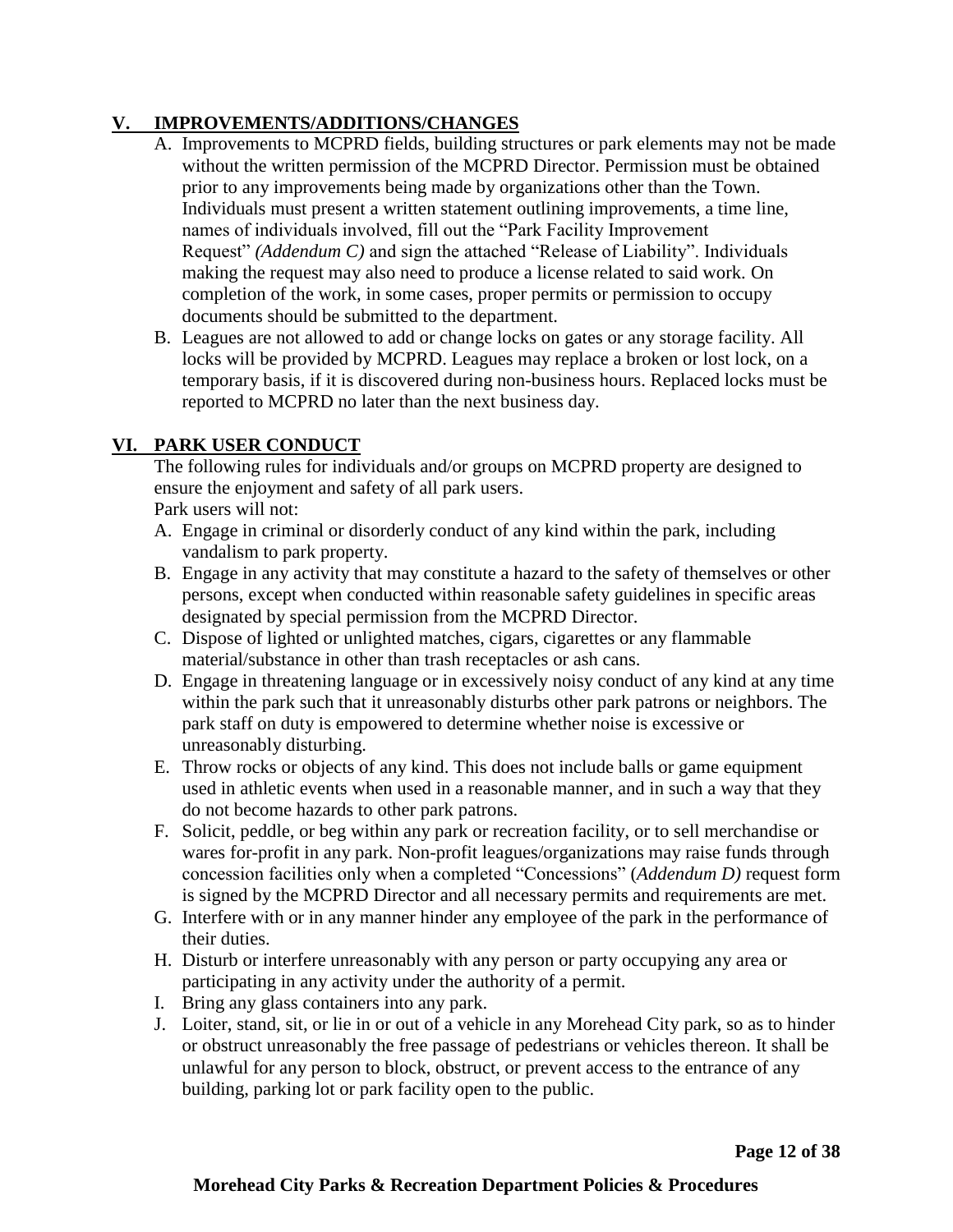K. Town staff members are authorized to instruct any park user violating the conduct rules to leave park property and contact law enforcement for assistance if the violating user refuses to leave the park facility.

# **VII. PETS**

- A. Pets are allowed in the park only when leashed or present as part of a class sponsored by MCPRD. Pet owners are required to pick up and dispose of their pet's waste.
- B. Town Code of Ordinances state Sec. 11-8. Park Rules—Pets must be leashed at all times and are restricted to trail usage only. Owners must pick up and dispose of pet waste. The fines for pet infractions are as follows: (1) Leash Law infraction: \$50.00 (2) Pets on athletic field areas/playgrounds: \$50.00 (3) Failure to remove pet waste: \$50.00
- C. Service animals are not, for the purpose of this policy, considered pets and are permitted all access to parks and/or facilities. Owners of service animals are expected to pick up and remove from park property all waste deposited by their animal.
- D. Unleashed pets, with the exception of those in MCPRD sponsored classes and service pets, are considered an "at large" pet, regardless of the status of its identification tags, rabies tabs, or leash, as per Town Code of Ordinances, Sec. 3-30. Running-at-large— Prohibited generally; violations, "It shall be unlawful to permit any dog or cat to be at large in the city. All dogs or cats found at large contrary to the provisions of this section shall be impounded as provided in this article. All persons who, owning, keeping or having charge, possession or control of any dog or cat suffers, permits or allows any such dog or cat to be at large contrary to the provisions of this section shall be deemed guilty of a violation of this Code. A dog or cat shall be at large if: (1) It is off the premises of its owner, keeper or custodian, unless on a leash held by a responsible person over twelve (12) years of age; or (2) It is unlicensed."
- E. Town personnel are directed to request that individuals with "at large" pets leave the park and to call the animal control officer to pick up said pet if the request is not complied with by the individual.

# **VIII.PIERS/DOCKS/WATER ACCESS**

- A. Boating Access Area Regulations
	- 1. As stated by the North Carolina Wildlife Resources Commission and the Town of Morehead City, **it is unlawful to:**
		- a. Leave any vehicle, trailer, boat or other obstruction where it will impede the use of the ramp by others.
		- b. Park any vehicles, trailer, or boat anywhere on the area other than the designated parking zone. This does not prohibit legal use of the ramp.
		- c. Use the area for swimming, camping, operating concessions (unless otherwise permitted; see section IX) or for any use other than the launching and recovery of boats and parking of vehicles and boat trailers, except where facilities for a particular use are provided.
		- d. Operate any vessel within 50 yards of the ramp at a speed greater than "No Wake" speed.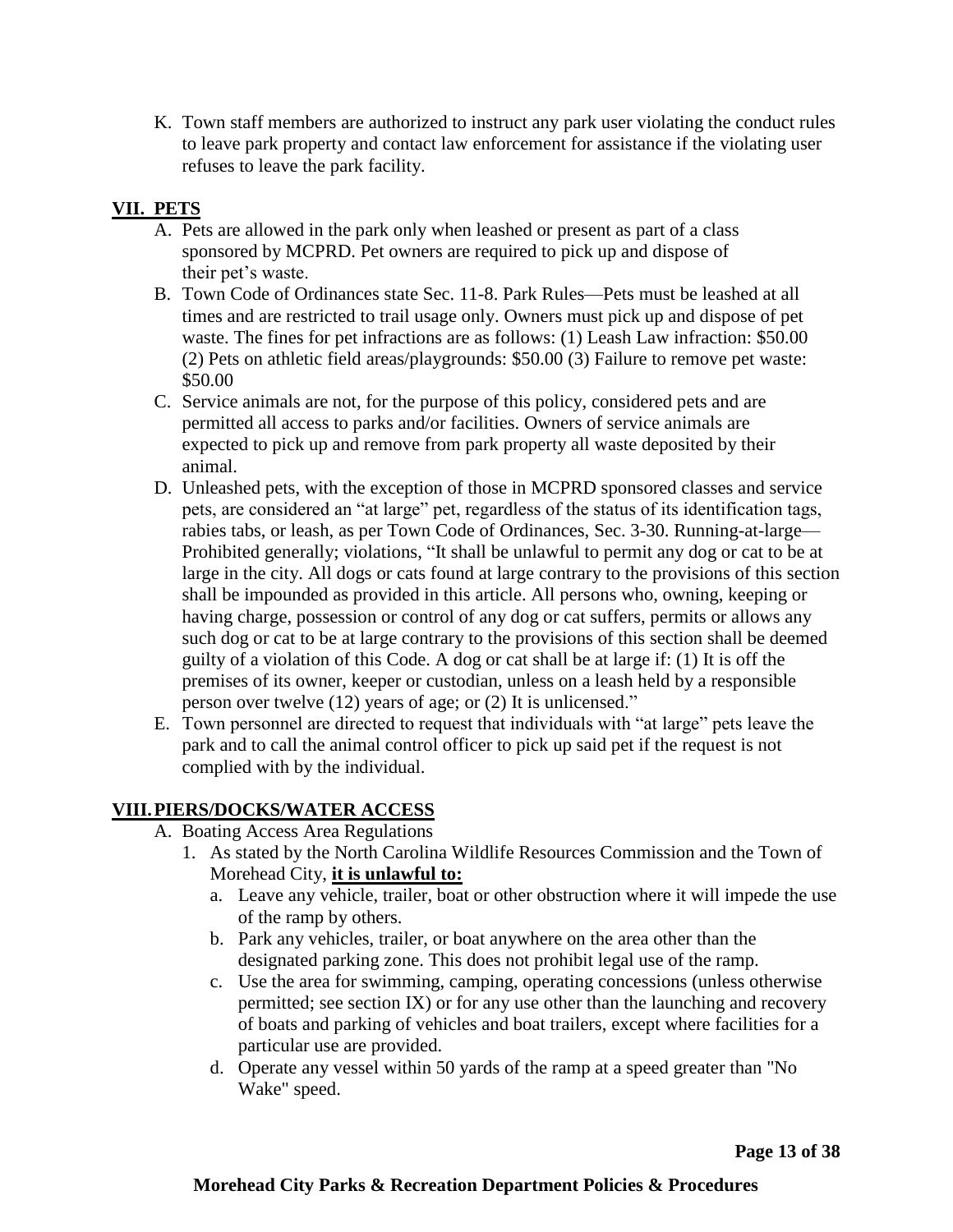- e. Possess loaded firearms on the access area.
- f. Operate a vehicle on any boat access area in a manner so as to endanger life or property.
- g. Deposit any debris or refuse anywhere on the grounds of the area.
- h. Fail to obey any instruction or signs regulating use of the access area.
- i. Conduct a fishing tournament without first obtaining the facility usage approval from the Morehead City Parks and Recreation Department.
- j. Park in a handicapped space without displaying a handicapped plate or sign.
- B. Fishing Access Area Regulations
	- 1. As stated by the North Carolina Wildlife Resources Commission and the Town of Morehead City, **it is unlawful to:**
		- a. Use any public fishing area for purposes other than fishing, except where facilities are provided and approved uses are posted. All other uses – including swimming, sunbathing on piers or decks, launching or mooring jet skis or boats, skiing, building fires, operating concessions (unless otherwise permitted; see section IX) or other activities not directly associated with fishing – are prohibited.
		- b. Possess loaded firearms on the access area.
- C. Beach/Water Access
	- 1. Swim at your own risk; there is no Lifeguard on duty, and dangerous currents may occur in deeper water.
	- 2. There is no camping overnight allowed on Sugarloaf Island, in any beach or water access area, or any street end.
	- 3. Fishing, docking, or boating will be at the individual's own risk.
	- 4. Boats &/or trailers cannot be stored or left overnight at any ramp facility, dock, or street end.
- D. City Docks
	- 1. City Docks, transient dock rentals located at 807 Shepard Street adjacent to Jaycee Park, are for use by recreational vessels on a temporary basis, not to exceed ten (10) days in duration. This facility has 10 boat rental docks with access to restrooms, shower facilities, and shared parking at Jaycee Park.
	- 2. For transient dock rental reservations: Contact the Morehead City Dock Master at 252-725-5025 or mcdockmaster@moreheadcitync.org.
	- 3. Special events may request City Dock usage (maximum 4 slips) through a Town Resolution for an event. Any additional slips may be rented on a first come first serve basis.
- E. Day Docks
	- 1. Day Docks, located at South  $6<sup>th</sup>$  Street and Ottis Landing, are for use by recreational vessels on a temporary basis, not to exceed four (4) hours in duration.
	- 2. These docks are available for use on a first come first serve basis between 5:00 a.m. and 9:00 p.m. (exception: Docks reserved through a Town Resolution for an event).
- F. Jib Plaza
	- 1. Jib Plaza is located at 707 Shepard Street and it includes the fountain, pavers, Ottis Landing deck & day docks, and Big Rock Weigh Station. This venue hosts fishing tournaments and other outdoor special events. To reserve this facility, the "Park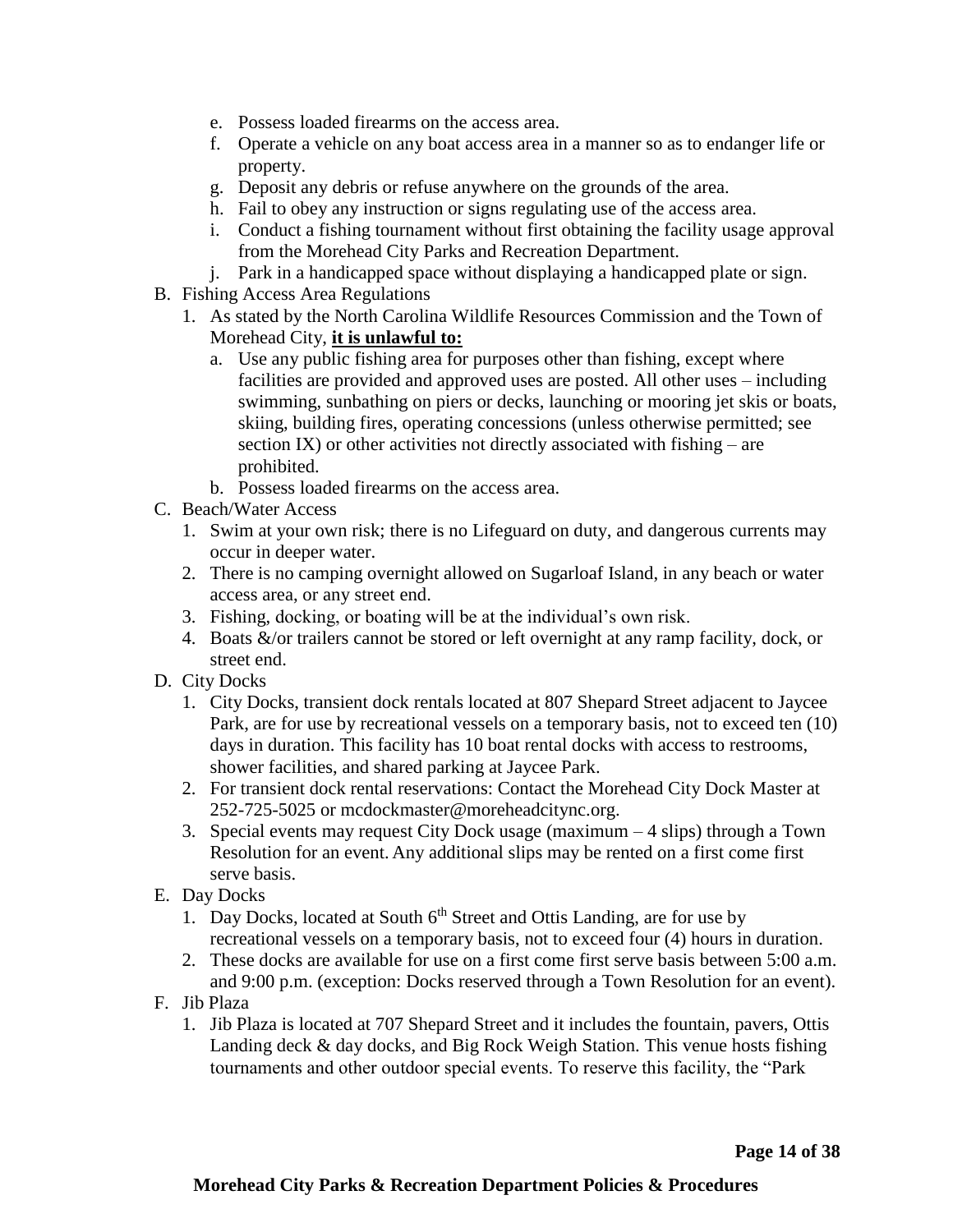Usage Application" (*Addendum B)* must be completed and approved. FEE APPLIED

2. Reservation request forms may be obtained by calling (252) 726-5083 or at the Town website: moreheadcitync.org

# **IX. CONCESSION OPERATIONS**

- A. MCPRD permits various organizations, groups and agencies, with the submission of a "Concessions" form*, (Addendum D)*, to sell concessions on property owned by the Town; however, permission to use Town property and/or Town facilities for the sale of concessions and other items shall be restricted to organizations, groups, and agencies that are non-profit/charitable and that serve a beneficial purpose to a segment of the local community, whether children or adults.
- B. Food vendors must obtain a permit to operate from the Carteret County Health Department or present proof from the Health Department that a permit is not needed.
- C. The league/organization operating a concession shall maintain liability insurance with a minimum coverage of \$1,000,000 with the Town named as an additional insured.
- D. Selling food in the park from any structure other than a Concession Building (selling in the open) requires special permission from the MCPRD Director. A permit is required from the Carteret County Health Department and a copy of the permit must be submitted to MCPRD prior to the start of the event.
- E. All groups who use the concession stand must obtain a Limited Food Service (LSFE) permit from the Carteret County Health Department except in the following cases:
	- 1. The concession stand will only be selling soft drinks, popcorn, candy, and or pre-packaged food items from vendors regulated by the NC Department of Agriculture – food items that the patrons open and/or heat themselves.
	- 2. Groups with an event at which they want to set up a temporary food establishment. The group is permitted to set up a temporary food stand outside the concession stand. If the group is incorporated as a non-profit corporation and will be operating no more frequently than once monthly for two (2) consecutive days or less, the temporary food stand will be exempt from permit requirements. If the group will be operating more than the exempt allowance, a temporary food establishment (TFE) permit will be required.
- F. The current fee of \$75 is required for purchase of each of these permits (LSFE and TFE). LSFE and TFE permits are not mutually exclusive.
- G. Temporary event organizers and these vendors unsure of their status should contact the Carteret County Health Department, Food and Lodging Division at (252) 728-8499 with questions.
- H. All contents in the concession stands used by various leagues must be removed within one week of the season's end or post-season tournament. This includes wiping out all cabinets, cleaning the refrigerator, and mopping the floor. Failure to comply will result in contents being disposed of by MCPRD.
- I. No person shall solicit contributions for any purpose, whether public or private, except charitable solicitations specifically approved by the MCPRD Director or designee.
- J. The Town reserves all rights to concessions sales at the Stadium unless a long term agreement is negotiated. Long term agreements may include additional merchandising and concession vendor sales.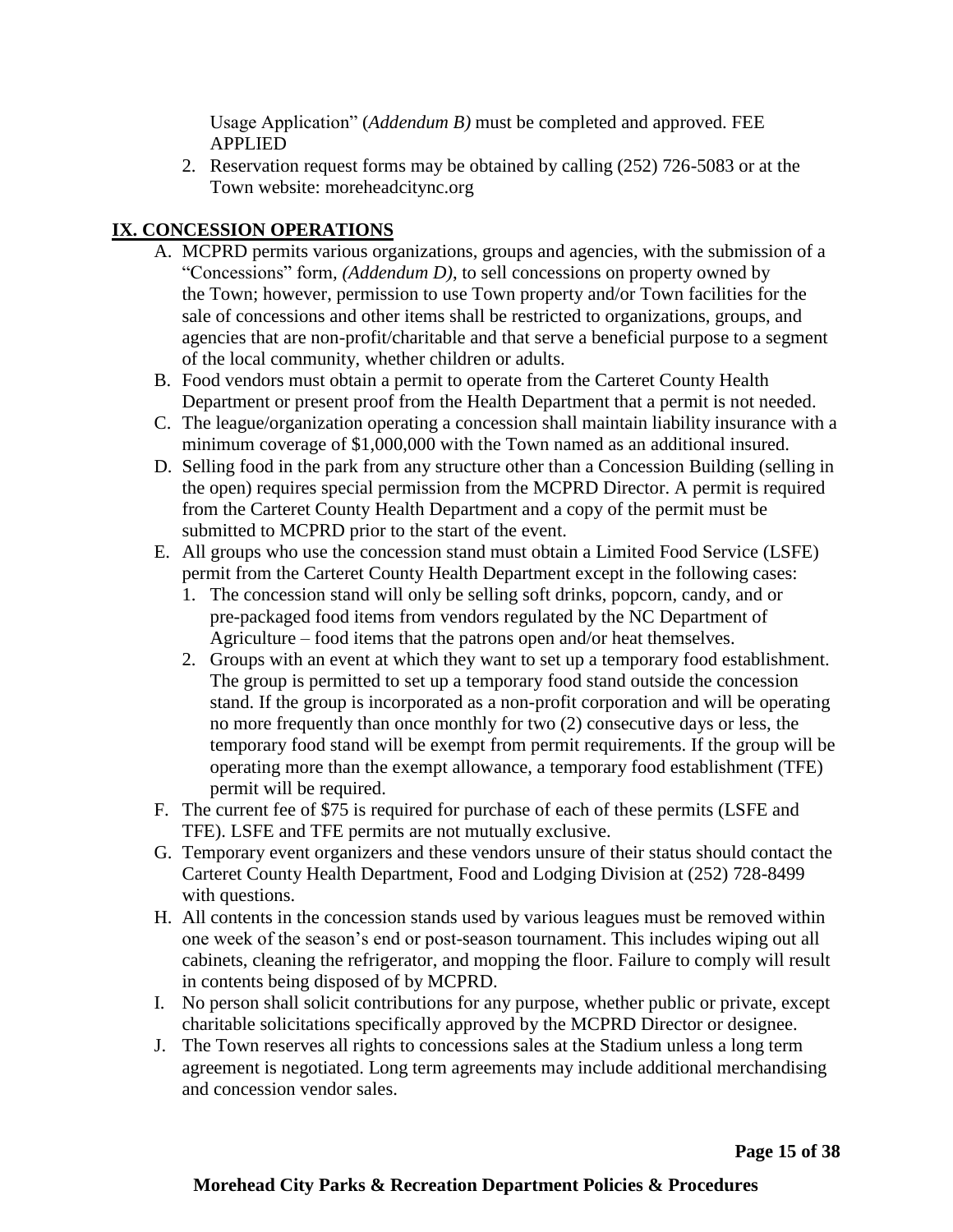## **X. SPONSOR SIGN/BOARD POLICY**

MCPRD staff reserves the right to exercise full editorial control over the placement, content, appearance, and wording of sponsorship affiliations in its park properties. MCPRD may make distinctions on the appropriateness of sponsors on the basis of subject matter of a potential sponsorship recognition message. Signage containing content that is sexually explicit in nature, depicting illegal activities, is obscene or offensive in nature shall not be permitted. Department reserves the right to:

- Limit number of sponsor boards in any park location so as to not visually clutter an area
- Determine where free-standing boards are placed so as to not interfere with park maintenance operations or park signage
- Instruct leagues to remove any sponsor free-standing or fence attached board/sign at any time for any reason but particularly when threat of bad weather makes board a hazard, as determined by park maintenance staff; department may remove signs in case of hazard/bad weather if league does not. If damage is caused to fence by league's sponsor sign, league may be held liable for repair costs and lose use of field until costs are recovered by the Town.
- A. League must submit the "Park Facility Improvement Request" *(Addendum C)* every time a new free-standing sponsor board is proposed. Replacement sponsor signage is permitted without requiring "Park Improvement Request Form" at same or lesser size, unless sponsor name/logo has changed or number of signs is proposed to increase.
- B. Any new (proposed on a fence where none currently exist) fence signage should not exceed a maximum size of 32 square feet or a diameter greater than 4 feet and requires the "Park Facility Improvement Request" *(Addendum C)* submitted to MCPRD Director for approval.
- C. All free-standing sponsor boards and signs on fences must be consistent with other signage and appropriate to the location as determined by MCPRD Director.
- D. No acrylics or glass signs permitted.
- E. Signs attached to fencing should be light enough not to damage fencing.
- F. League may be required to remove sponsor boards at end of season. League is responsible for maintaining board in good condition and providing for storage of signs when removed.
- G. Free-standing Sponsor boards are limited to 32 Square Feet.
- H. Sponsorship Banners (temporary)
	- 1. Sponsorship banners should be removed after each day/evening of play or, in the event of a tournament, immediately following the tournament.
	- 2. Sponsorship banners must be professionally (not obviously handwritten) done and no larger than 3' x 8' in size.
	- 3. Multiple banners should be uniform in color and size.
	- 4. Same rules apply to temp signs/banners with regard to content of material as listed in above policies.

# **XI. POLITICAL/PARTISAN ADVERTISING**

The policies below apply to any activities taking place on property owned or leased by the Town:

A. No political advertising shall normally be permitted at any Town facilities or on any Town property. This restriction includes any political advertisements attached to Town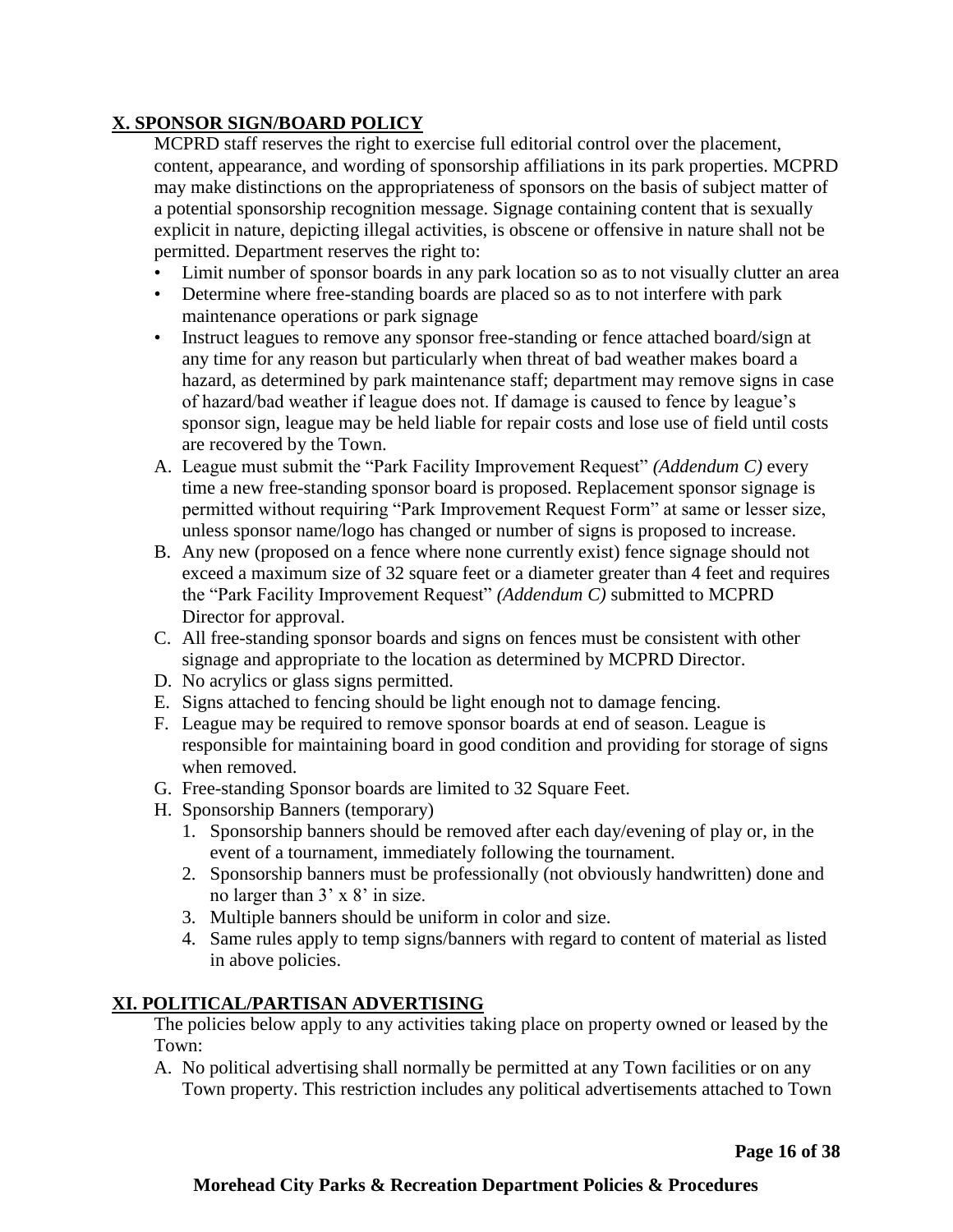vehicles. It includes all paid forms of advertising, as well as any similar forms of political advertising placed on Town property at no charge to the Town. The same restrictions apply for affiliated and unaffiliated candidates for public office, any partisan form of advertising concerning any candidates for public office, all advertising by political parties, and any political advertising for public issues by various formal or informal public advocacy groups.

- B. This policy provides for normal exemptions for political "advertising" by candidates and their advocate supporters and public advocacy groups during scheduled political rallies or media events which are approved by the Town Manager to be conducted on Town property. Such approval should normally be given, subject to resolving reasonable scheduling conflicts. However, for such permitted instances, political advertising shall not be permitted to remain on Town premises after permitted activities are concluded. Town employees are authorized to remove political advertising from Town property when it does not coincide with permitted activities.
- C. Restrictions on political advertising do not include bumper stickers or signage on private vehicles legally parked on Town property. No restrictions are intended for the private vehicles of Town employees.

#### **XII. SIGNS**

No person shall attach or place a sign in a park without prior written permission from the MCPRD Director. Permission can be requested on "Park Facility Improvement Request" *(Addendum C)* form.

#### **XIII.HUNTING/FISHING/ WILDLIFE**

It shall be unlawful for any person in a park area to:

- A. Hunt, trap, shoot, kill, wound, molest, capture, chase, willfully frighten or attempt to harm any wildlife or wildlife habitat within the park, except as undertaken by authorized park personnel in their exercise of a bona fide wildlife management practice.
- B. Disobey posted notice prohibiting feeding mammals, birds, reptiles, amphibians or fish.
- C. Place, dump, abandon or leave any fish, mammal, reptile or bird, either wild or domestic, on park property.
- D. Bring, use, or ride a horse, pony, mule, cow or any other animal in any part of the park except for commercially-licensed horse-drawn carriages, which will be treated as commercial vehicles for the purpose of this section or unless the animal is part of a MCPRD sponsored program or event.

#### **XIV. PRESERVATION OF PARK AND PLANT LIFE**

The term "Park" for the purpose of this section shall mean all property and premises owned, leased or used for public parks and recreation purposes or functions. No person shall:

- A. Remove, destroy, cut down, scar, mutilate, injure, take or gather in any manner any tree, flower, fern, shrub, rock or other plant or mineral in any park.
- B. Take into, carry through or put into any park, any rubbish, refuse, garbage or other material. Such refuse and rubbish shall be deposited in receptacles so provided. Where receptacles are not provided, all such rubbish or waste shall be carried away from the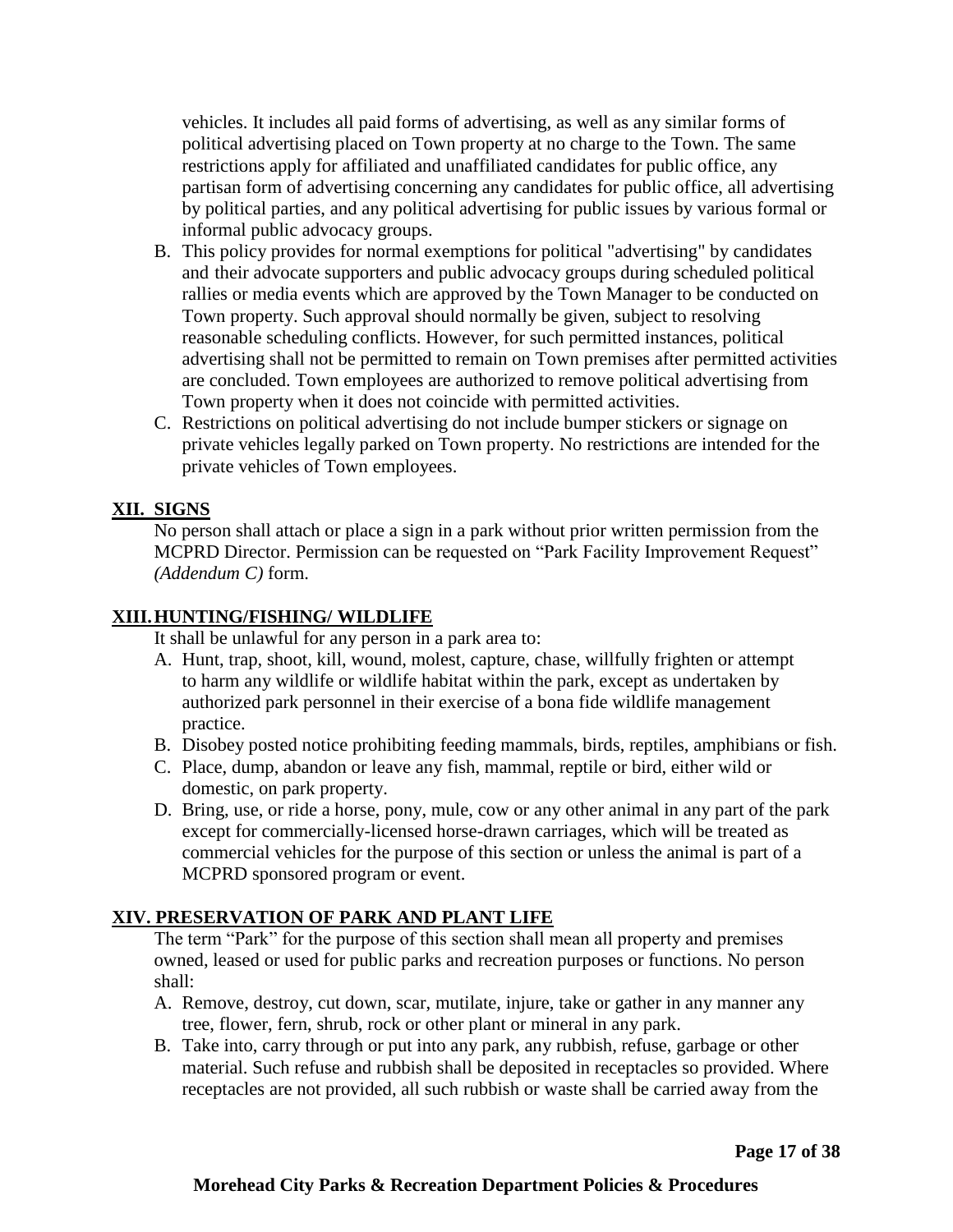park by the person responsible for its presence and property disposed of elsewhere.

# **XV. ALCOHOLIC BEVERAGES**

It is unlawful for any person in any MCPRD park facility to possess or consume alcoholic beverages. MCPRD cites *Town of Morehead City Code of Ordinances, Chapter 10 Offenses - Miscellaneous, Article I., In General, Section 10-38 - Consumption and possession of malt beverages and unfortified wine on public property prohibited.*

- A. *Definition.* "It shall be unlawful for any person to consume or possess any malt beverage or unfortified wine, as defined by G.S. § 18B-300(c), on any property or in any place owned or occupied by the Town of Morehead City including, without limitation, any public street, highway, sidewalk, or alley, any town wharf, park, fire station, police station, cemetery or Town Hall.
- B. *Consumption on the public streets and on municipal property prohibited.* It shall be unlawful for any person who is not an occupant of a motor vehicle to consume malt beverages and/or unfortified wine on the public streets. Furthermore, it shall be unlawful for any person to consume malt beverages and/or unfortified wine on any property, whether located inside or outside the corporate limits, owned, occupied, or controlled by the Town of Morehead City including, but not limited to, public building and the grounds appurtenant thereto, municipal parking lots, public parks, playgrounds, recreational areas, tennis courts, and other athletic fields.
- C. *Possession of open containers on the public streets and on municipal property prohibited.* It shall be unlawful for any person who is not an occupant of a motor vehicle to possess any open container of malt beverage and/or unfortified wine on the public streets. Furthermore, it shall be unlawful for any person to possess any open container of malt beverage and/or unfortified wine on any property, whether located inside or outside the corporate limits, owned, occupied, or controlled by the Town of Morehead City including, but not limited to, public building and the grounds appurtenant thereto, municipal parking lots, public parks, playgrounds, recreational areas, tennis courts, and other athletic fields.
- D. *Possession during special events prohibited.* It shall be unlawful for any person to possess malt beverages and/or unfortified wine on the public streets, alleys, or parking lots which are temporarily closed to regular traffic for special events, unless the governing body adopts a resolution making other provisions for the possession of malt beverages and/or unfortified wine at the special event.
- E. *Exemptions.* Possession and consumption or malt beverages and/or unfortified wine shall be permitted within a building or premises on town-owned property where appropriate permits have been obtained as required by law for possession and consumption of alcoholic beverages for the period of time permitted there under.
- F. *Penalty.* For violation of this article, punishment shall be a fifty dollar (\$50.00) fine or thirty (30) days imprisonment or both.

# **XVI. TOBACCO USE**

- A. Tobacco use is prohibited on all Town parks and recreation grounds and facilities at all times.
- B. No personal shall use any form of tobacco in any MCPRD facility or on any grounds located within the town park system included but not limited to any athletic courts,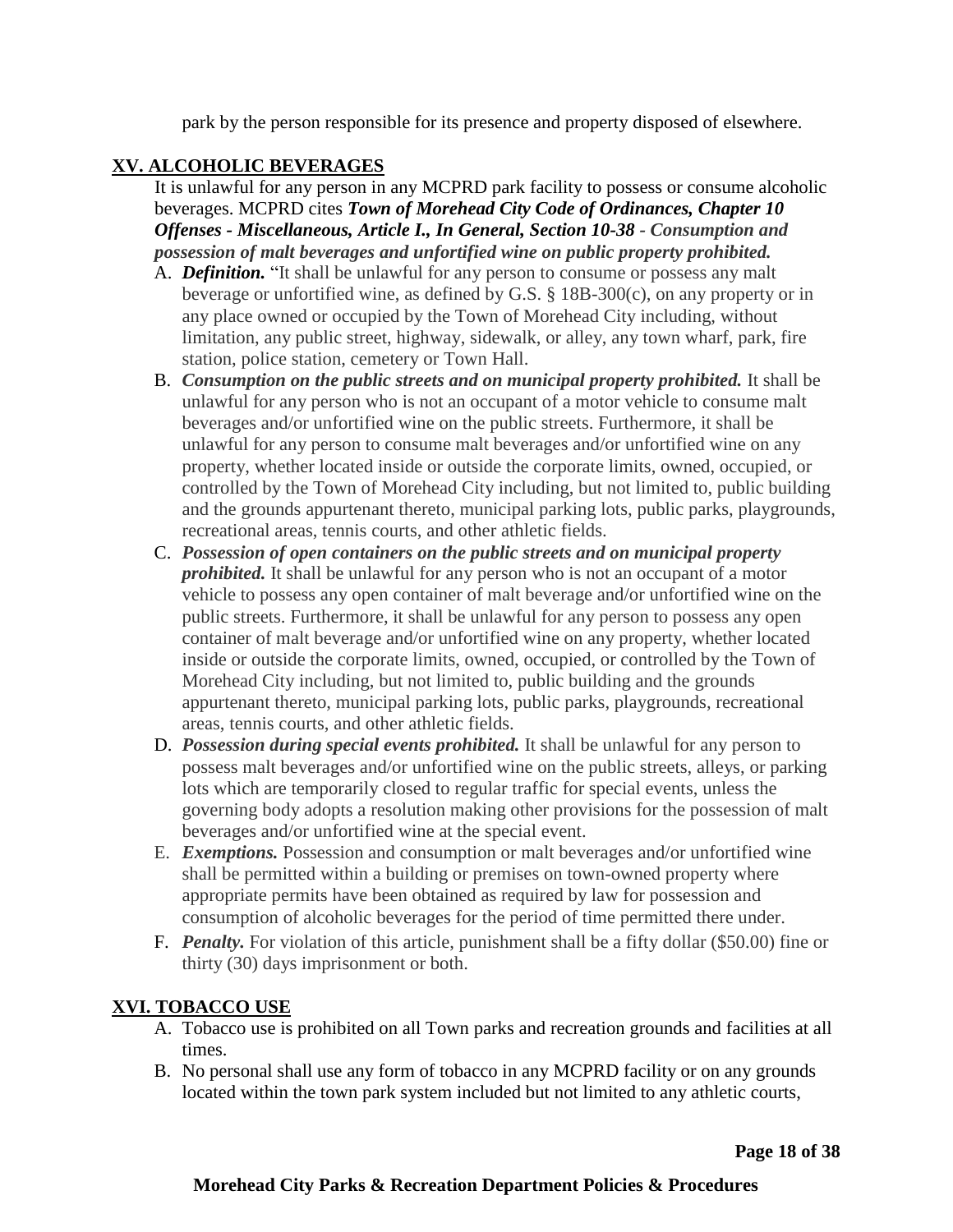athletic fields, dugouts, bleacher areas, exercise/fitness trails, gazebos, nature trails, parking lot areas, picnic shelters, playgrounds, and restrooms.

- C. Tobacco use is defined as any product containing, made or derived from tobacco that is intended for human consumption whether smoking or spit/smokeless tobacco product.
- D. Tobacco use includes smoking (including electronic cigarettes), chewing, dipping, lighting or any other use of any tobacco product. Awareness & Enforcement:
	- 1. The community and all parks and recreation staff will be notified about this policy change.
	- 2. Appropriate signage shall be posted in various areas throughout the park facility and grounds.
	- 3. Should violations occur, parks users will be reminded of the policy and encouraged to refrain from the use of tobacco while on the property.

# **XVII. FIREWORKS AND/OR FIRES**

- A. All fireworks and explosives of any kind or nature are prohibited, except by special permission from the MCPRD Director.
- B. No person shall kindle, build, maintain or use a fire other than in places provided or designated for such purposes, except by special permission from the MCPRD Director. Any fire shall be continuously under the care and direction of a competent person over eighteen (18) years of age from the time it is kindled until it is extinguished.

#### **XVIII. NOISE**

#### Visitors to any Morehead City park will comply with *Morehead City Code of Ordinance, Article I., In General, Section 10-32, Noise.*, as stated below:

- A. It shall be unlawful to create or assist in creating any unreasonably loud, disturbing and unnecessary noise in the city. Noise of such character, intensity and duration as to be detrimental to the public health, welfare and peace is hereby prohibited.
- B. The following acts, among others, are hereby declared to be loud, disturbing and unnecessary noises in violation of this section, but this enumeration shall not be deemed to be exclusive:
	- 1. The sounding of any horn or signal device on any automobile, motorcycle, bus or other vehicle, except as a danger signal, so as to create any unreasonably loud or harsh sound, or the sounding of such device for an unnecessary and unreasonable period of time, or the use of any gong or siren upon any vehicle, other than police, fire or emergency vehicle;
	- 2. The playing or allowing to be played any radio, phonograph, television, loudspeaker, drum, amplifier or musical instrument or anything else in such manner or with such volume, during the hours from 11:00 p.m. to 7:00 a.m., so as to annoy or disturb the quiet, comfort or repose of any person in any dwelling, hotel or other type of residence, provided, however, that during festivals and other special events authorized by the city council the hours wherein this subsection will apply will be from midnight to 7:00 a.m.;
	- 3. The keeping of any animal or bird that, by causing frequent or long-continued noise, shall disturb the comfort and repose of any person in the vicinity;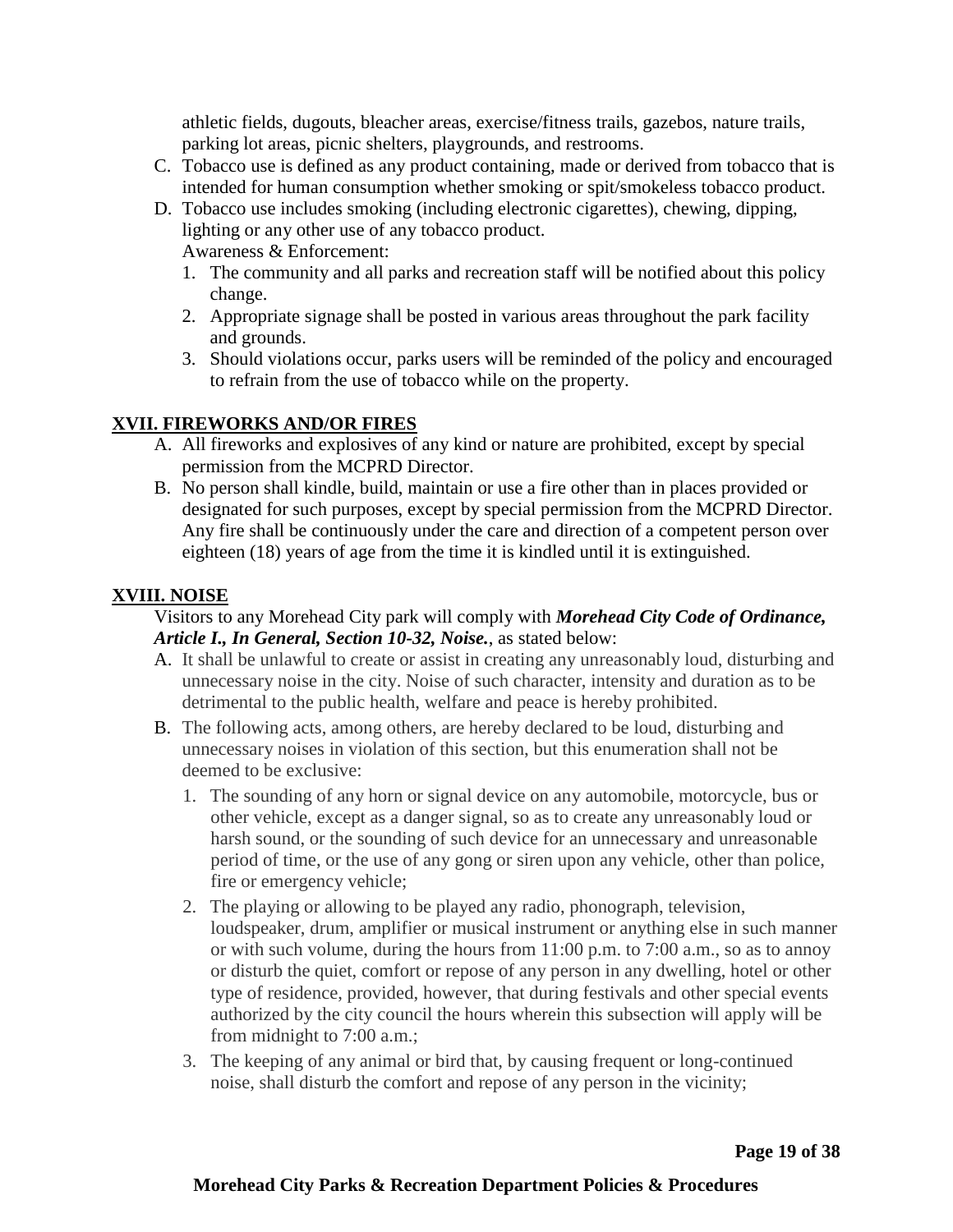- 4. The use of any automobile, motorcycle or vehicle so out of repair, so loaded or in such manner as to create loud or unnecessary grating, grinding, rattling or other noise;
- 5. The blowing of any steam whistle attached to any stationary boiler or engine, except to give notice of the time to begin or stop work or as a warning of danger;
- 6. The sounding of any bell or gong attached to any building or premises that disturbs the quiet or repose of persons in the vicinity thereof;
- 7. The conducting, operating or maintaining of any garage or service station in any residential area so as to cause loud or offensive noises to be emitted therefrom between the hours of 10:00 p.m. and 7:00 a.m. on weekdays or on Sundays;
- 8. The creation of any excessive noises on any street adjacent to any school or institution of learning, while the same is in session, that unreasonably and unnecessarily interfere with the working of such institution, provided conspicuous signs are displayed in such streets indicating that the area is a school area;
- 9. The creation of any excessive noise on Sundays on any street adjacent to any church, provided conspicuous signs are displayed in such streets adjacent to churches indicating that the same is a church street;
- 10. The erection (including excavation), demolition, alteration or repair of any building in a residential or business district other than between the hours of 7:00 a.m. and 6:00 p.m. on weekdays, except in the case of urgent necessity in the interest of public safety and then only with a permit from the building inspector, which permit may be renewed for a period of three (3) days or less while the emergency continues;
- 11. The use of any mechanical device operated by compressed air, unless the noise created thereby is effectively muffled and reduced;
- 12. The shouting and crying of peddlers, barkers, hawkers and vendors, which disturbs the quiet and peace of the neighborhood;
- 13. The use of any drum, loudspeaker or other instrument or device for the purpose of attracting attention by creation of noise to any performance, show or sale or display of merchandise, except during festivals or other special events authorized by city council action. This subsection shall not apply to loudspeakers or public address systems during sports events at schools, parks, ball fields, and such other public venues as shall be authorized by the city council;
- 14. The use of any mechanical loudspeakers or amplifiers on trucks or other moving vehicles for advertising purposes or other purposes except where specific license is received from the city manager;
- 15. Shouting, fighting or creating noise through loud or boisterous speech or singing so as to be audible off of the premises upon which such activities and noises occur if so loud as to disturb the peace and tranquility of persons occupying residences, motels, hotels, rest homes, nursing homes or hospitals in the vicinity;
- 16. Idling or running of diesel engines or running refrigeration motors or compressors on or in motor vehicles or trains between the hours of 11:00 p.m. and 7:00 a.m. each day in any location within four hundred (400) feet of any residence or residential district as established by the zoning ordinance. Residential districts shall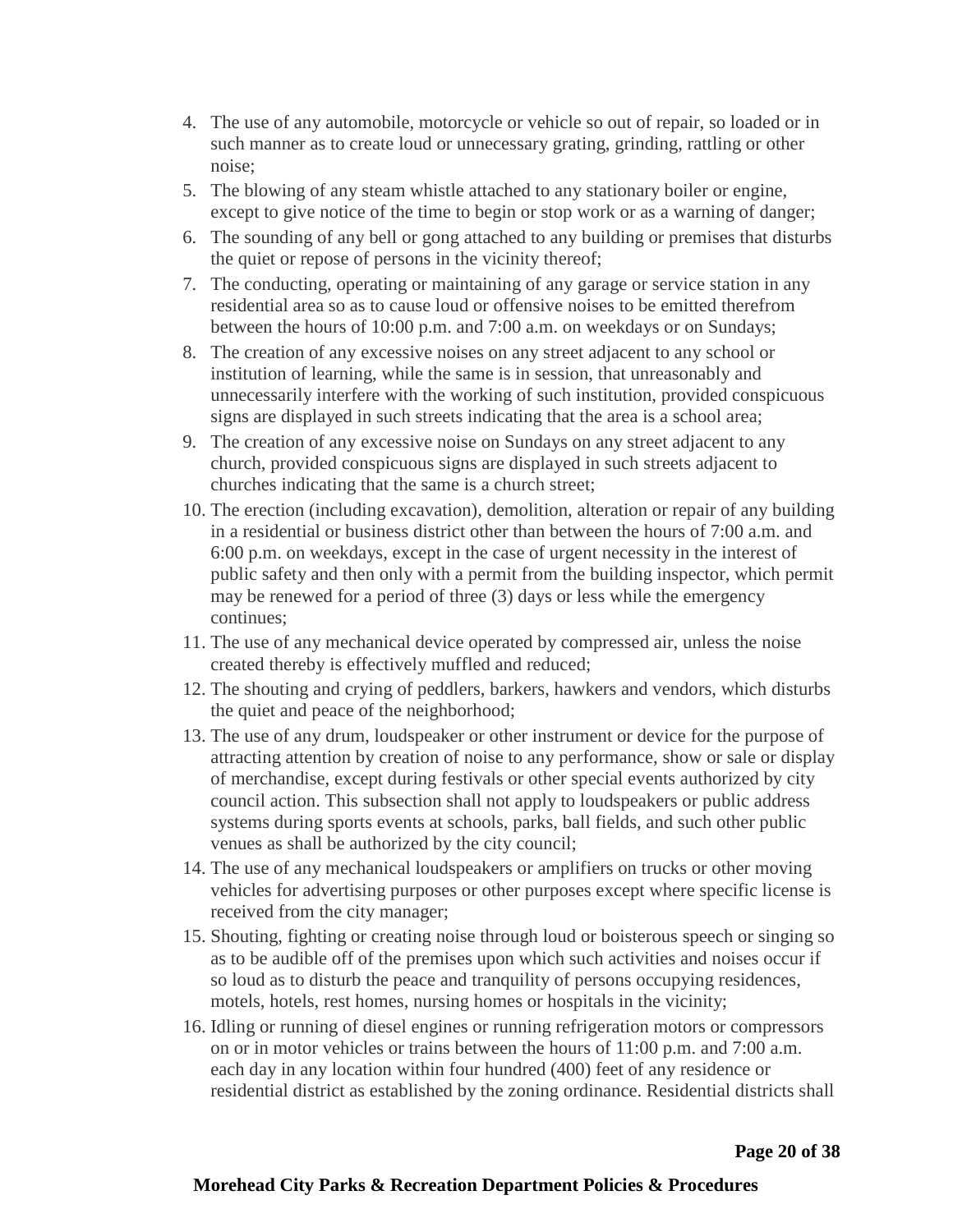include all R districts and PD and MF districts. This paragraph shall not apply to motor vehicles or trains while in transit over the streets of the city or railroad tracks in the city in a normal manner at a lawful speed nor to delivery vehicles while making deliveries.

C. Any violation of this section shall be punishable by a fine of fifty dollars (\$50.00) and/or imprisonment of up to thirty (30) days. Additionally, such violation shall subject the offender to a civil penalty of one hundred dollars (\$100.00) for each violation, to be recovered by the city in a civil action if not paid within ten (10) days after citation of the offender for the violation. Each day that a violation continues shall be a separate and distinct offense, and it shall not be necessary to issue a citation each day. This section may also be enforced by injunction or order of abatement, or both. This section may be enforced by one (1), all or a combination of the remedies authorized herein.

# **XVIX. ADDENDUMS**

- A. Athletic Facility Usage Policies & Application
- B. Park Usage Policies & Application
- C. Park Facility Improvement Request
- D. Concessions
- E. Sportsmanship Rules
- F. Fee Schedule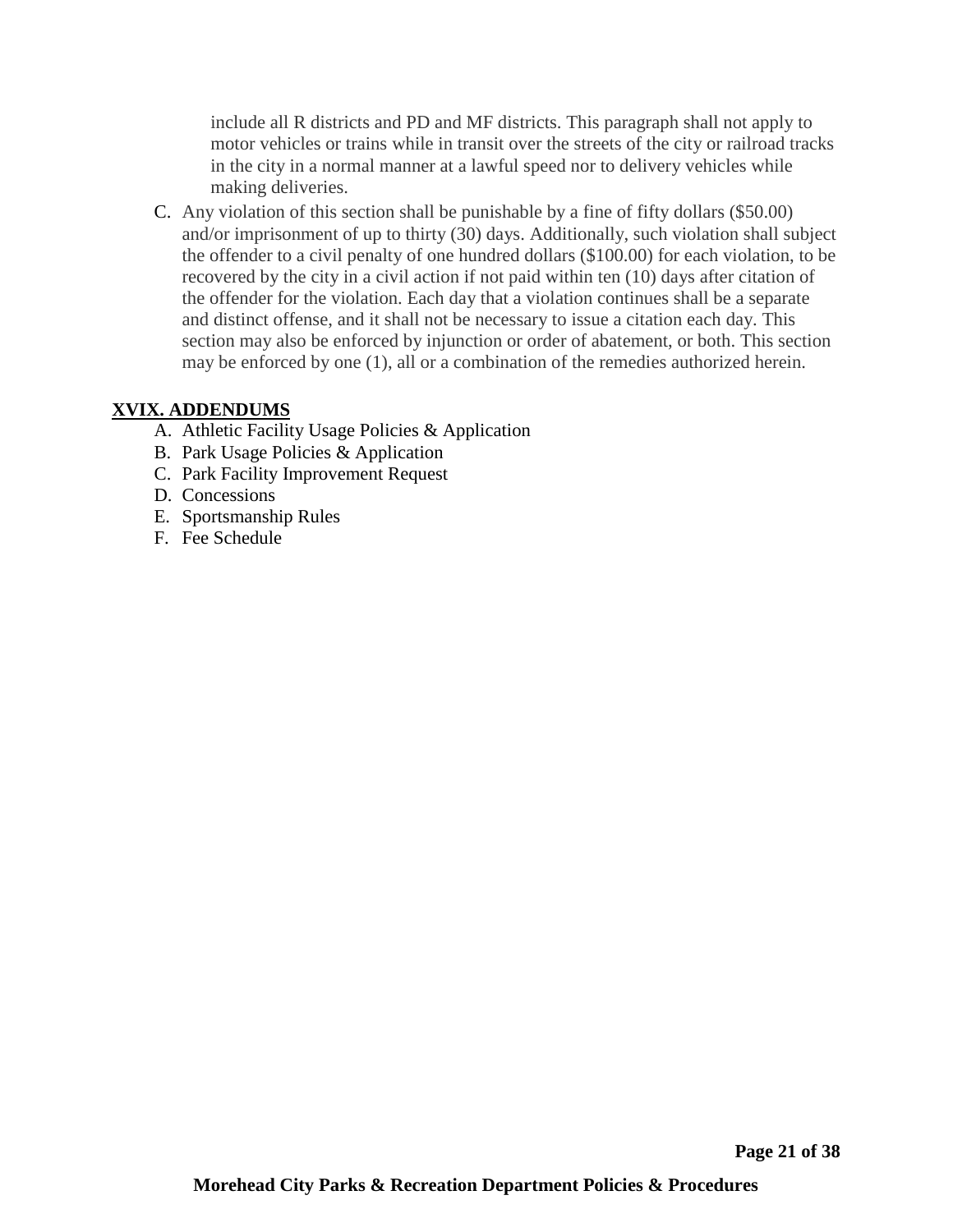# **Addendum A - Athletic Facility Usage Application** *Section I*

|                                                                                                                                                                                                                                                                                                                                                                                                                                                                                        | Applicant Name: _________________________Organization Name: _____________________ |                                                         |                                                |  |  |
|----------------------------------------------------------------------------------------------------------------------------------------------------------------------------------------------------------------------------------------------------------------------------------------------------------------------------------------------------------------------------------------------------------------------------------------------------------------------------------------|-----------------------------------------------------------------------------------|---------------------------------------------------------|------------------------------------------------|--|--|
|                                                                                                                                                                                                                                                                                                                                                                                                                                                                                        |                                                                                   |                                                         |                                                |  |  |
|                                                                                                                                                                                                                                                                                                                                                                                                                                                                                        |                                                                                   |                                                         |                                                |  |  |
|                                                                                                                                                                                                                                                                                                                                                                                                                                                                                        |                                                                                   |                                                         |                                                |  |  |
| <b>Facility Requested:</b> (Circle) Rec Center: Gym<br>Big Rock Stadium (O'Neal Field): Baseball Field Parking Lot Shevans Park: Tennis Courts<br><b>Soccer Fields</b><br><b>Rotary Park:</b><br>Facility Usage: (Circle) Baseball Game/Practice Basketball Game/Practice                                                                                                                                                                                                              |                                                                                   | Multi-purpose Field<br><b>Outdoor Basketball Courts</b> | <b>Outdoor Basketball Court</b><br>Parking Lot |  |  |
| <b>Football Game/Practice</b>                                                                                                                                                                                                                                                                                                                                                                                                                                                          |                                                                                   | <b>Soccer Game/Practice</b>                             | <b>Special Event/Tournament</b>                |  |  |
|                                                                                                                                                                                                                                                                                                                                                                                                                                                                                        |                                                                                   |                                                         |                                                |  |  |
| Tent Usage Request: Yes No (If yes, contact Planning & Inspections 726-6848 for permit)<br>Alcohol Sales Request: Yes No (If yes, ABC permit required)<br>Concession Request: Yes No (If yes, contact Health Department for requirements)<br>Admission Fees Requested: Yes (Fee: \$ ) No                                                                                                                                                                                               |                                                                                   |                                                         |                                                |  |  |
| Insurance: All events will require a certificate of liability insurance from a North Carolina<br>licensed company of a minimum of one million/two million (\$1,000,000 /\$2,000,000) dollars that<br>lists the Town of Morehead City (Town) as an additional insured. The Town reserves the right to<br>increase the minimum amount of required insurance depending upon the nature of the event.<br><b>Proof of Insurance provided:</b> (Required with application)<br>N <sub>o</sub> |                                                                                   |                                                         | Yes                                            |  |  |
| <b>Special Services / Practice Requests:</b>                                                                                                                                                                                                                                                                                                                                                                                                                                           |                                                                                   |                                                         |                                                |  |  |
| Special Event and Long-Term Agreement Applicants Must Complete This Section.<br>What is the nature of the event? (Circle one)                                                                                                                                                                                                                                                                                                                                                          | <b>Section II</b>                                                                 |                                                         |                                                |  |  |
| Athletic (specify sport) ________________Entertainment (List type)                                                                                                                                                                                                                                                                                                                                                                                                                     |                                                                                   |                                                         |                                                |  |  |

Trade Show/Exhibition Assembly Other (specify) \_\_\_\_\_\_\_\_\_\_\_\_\_\_\_\_\_\_\_\_\_\_\_\_\_\_\_\_\_\_\_\_\_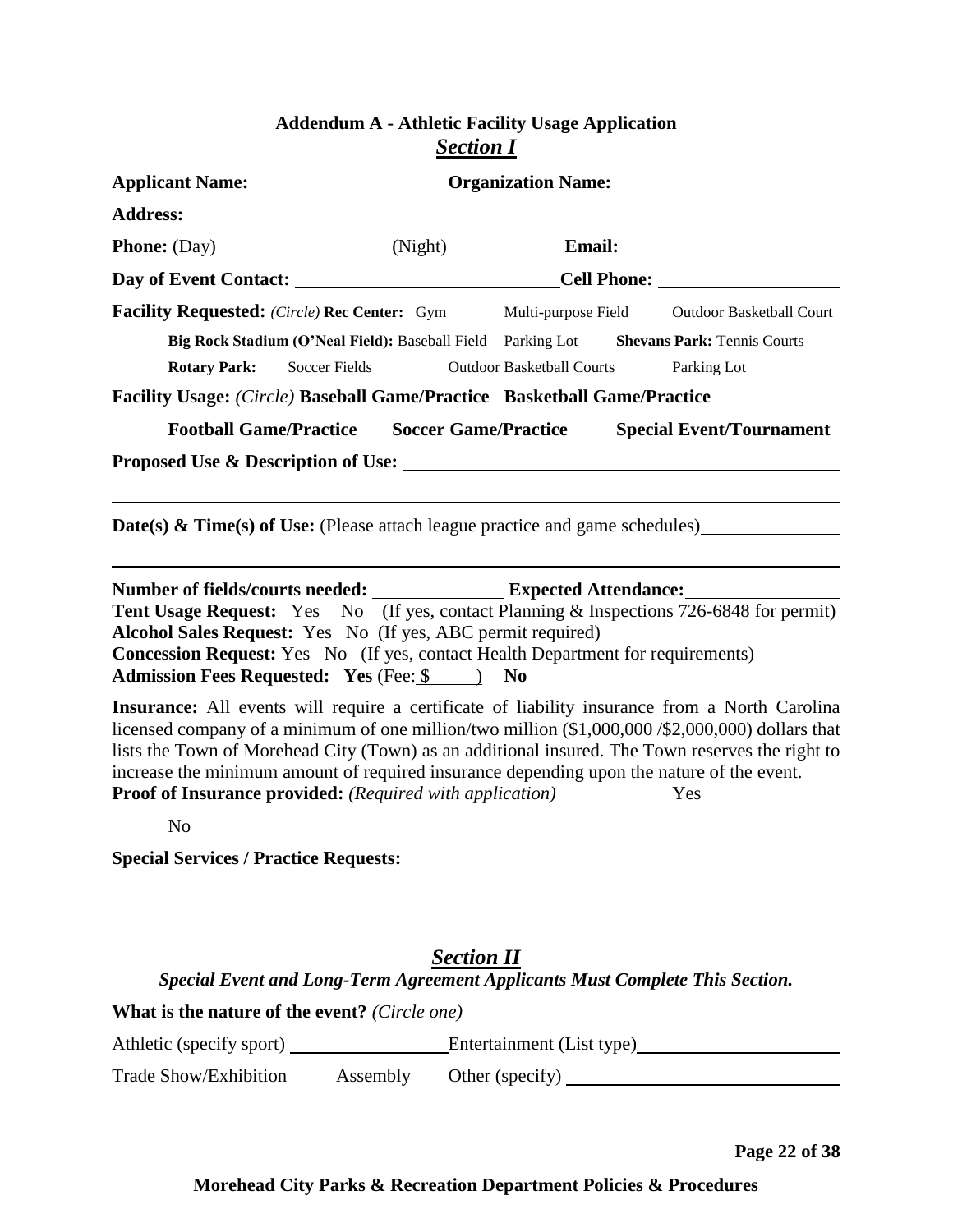#### **Addendum A - Athletic Facility Usage Application (page 2)**

|    | Please give a detailed description of the requested event:                                                                                                                                                                                |
|----|-------------------------------------------------------------------------------------------------------------------------------------------------------------------------------------------------------------------------------------------|
|    |                                                                                                                                                                                                                                           |
|    |                                                                                                                                                                                                                                           |
|    | <b>Provide an Organizational History</b>                                                                                                                                                                                                  |
|    | 1. How long has the organization been in existence?                                                                                                                                                                                       |
|    | 2. Who are the officers, directors, shareholders and principal members of the organization?                                                                                                                                               |
| 3. | Has the organization operated under any other names? (Please list)                                                                                                                                                                        |
| 4. | Is the organization affiliated with any other organization?                                                                                                                                                                               |
|    | 5. Has the organization operated in any other markets? (Please list)                                                                                                                                                                      |
|    | <b>Present a Demonstrated Ability to Properly Manage Event</b><br>What is the source for event staff (gate people, ushers, box office personnel, parking attendants<br>and clean-up crew)? Will this consist of paid staff or volunteers? |
|    | Does the organization employ a general or event manager that will be on-site for each event?<br>(circle & provide contact information for on-site manager)<br>Yes<br>N <sub>0</sub>                                                       |
|    | Please provide a list of events the organization has managed during the past three years.                                                                                                                                                 |

#### **Describe the Financial Condition of the Organization**

Please attach an organizational balance sheet/cash flow statement and three business references.

*We reserve the right to request additional financial statements and references.*

**Page 23 of 38**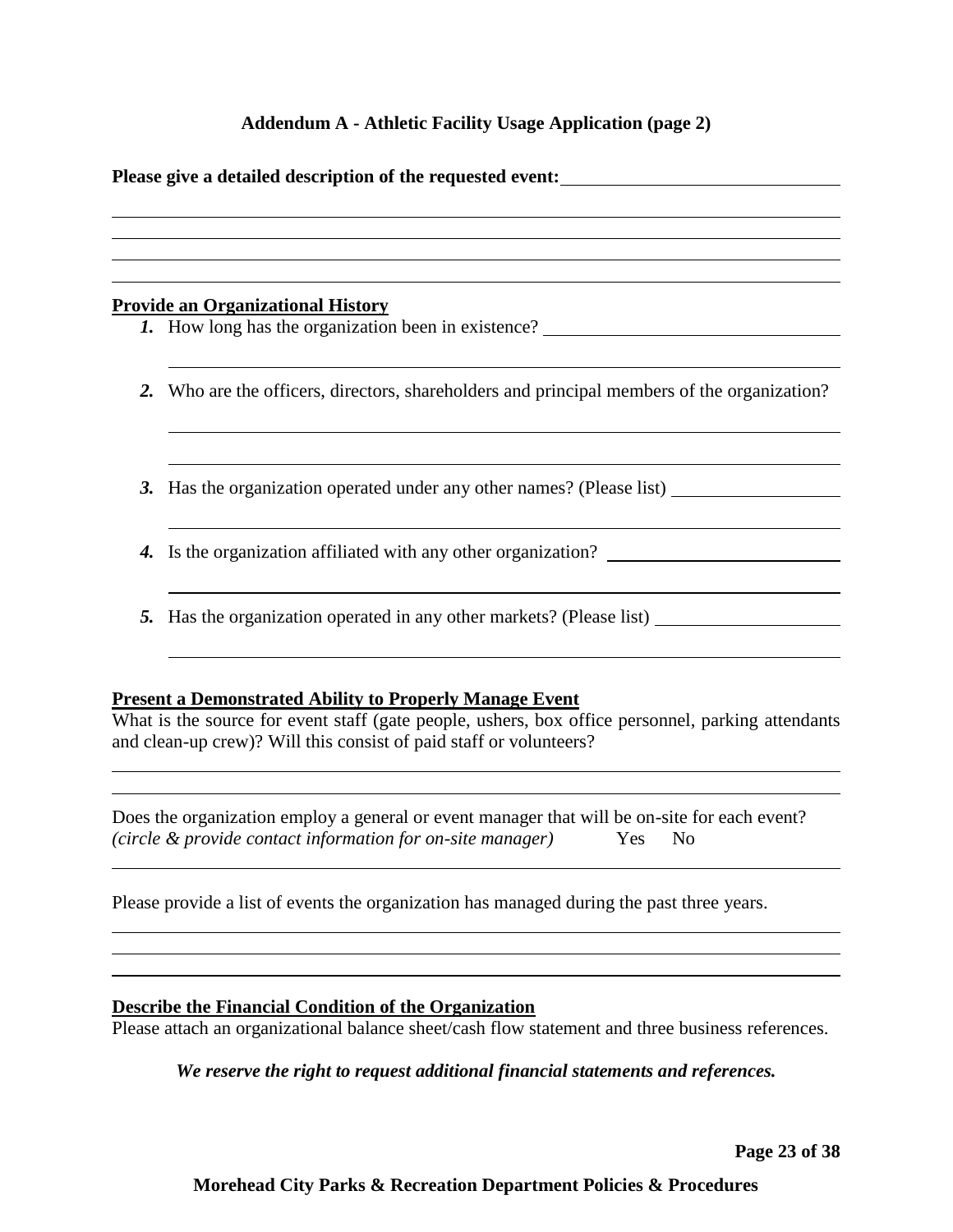# **Addendum A - Athletic Facility Usage Application (page 3)**

| Applicant Name: _______________________Organization Name: _______________________ |           |      |      |        |    |          |      |                                                                                         |
|-----------------------------------------------------------------------------------|-----------|------|------|--------|----|----------|------|-----------------------------------------------------------------------------------------|
|                                                                                   |           |      |      |        |    |          |      |                                                                                         |
|                                                                                   |           |      |      |        |    |          |      |                                                                                         |
|                                                                                   |           |      |      |        |    |          |      | Facility Requested: (Circle) Rec Center: Multi-purpose Field Rotary Park: Soccer Fields |
|                                                                                   |           |      |      |        |    |          |      | Big Rock Stadium (O'Neal Field): Baseball Field [Public Address System usage: yes no]   |
|                                                                                   |           |      |      |        |    |          |      | Date of Use: _______________ Ongoing Usage: Beginning Date ________ Ending Date _______ |
| Day of the                                                                        |           |      | Time | Lights |    |          |      |                                                                                         |
| Week                                                                              | Age Group | From | To   | From   | To | Practice | Game | # of Participants                                                                       |
|                                                                                   |           |      |      |        |    |          |      |                                                                                         |
|                                                                                   |           |      |      |        |    |          |      |                                                                                         |
|                                                                                   |           |      |      |        |    |          |      |                                                                                         |
|                                                                                   |           |      |      |        |    |          |      |                                                                                         |
|                                                                                   |           |      |      |        |    |          |      |                                                                                         |
|                                                                                   |           |      |      |        |    |          |      |                                                                                         |
|                                                                                   |           |      |      |        |    |          |      |                                                                                         |
|                                                                                   |           |      |      |        |    |          |      |                                                                                         |
|                                                                                   |           |      |      |        |    |          |      |                                                                                         |
|                                                                                   |           |      |      |        |    |          |      |                                                                                         |
|                                                                                   |           |      |      |        |    |          |      |                                                                                         |
|                                                                                   |           |      |      |        |    |          |      |                                                                                         |
|                                                                                   |           |      |      |        |    |          |      |                                                                                         |
|                                                                                   |           |      |      |        |    |          |      |                                                                                         |
|                                                                                   |           |      |      |        |    |          |      |                                                                                         |
|                                                                                   |           |      |      |        |    |          |      |                                                                                         |
|                                                                                   |           |      |      |        |    |          |      |                                                                                         |
|                                                                                   |           |      |      |        |    |          |      |                                                                                         |
|                                                                                   |           |      |      |        |    |          |      |                                                                                         |
|                                                                                   |           |      |      |        |    |          |      |                                                                                         |
|                                                                                   |           |      |      |        |    |          |      |                                                                                         |
|                                                                                   |           |      |      |        |    |          |      |                                                                                         |
|                                                                                   |           |      |      |        |    |          |      |                                                                                         |
|                                                                                   |           |      |      |        |    |          |      |                                                                                         |

**Applicant Signature:** <u>Date:</u> Date: <u>Date:</u> Date: 2014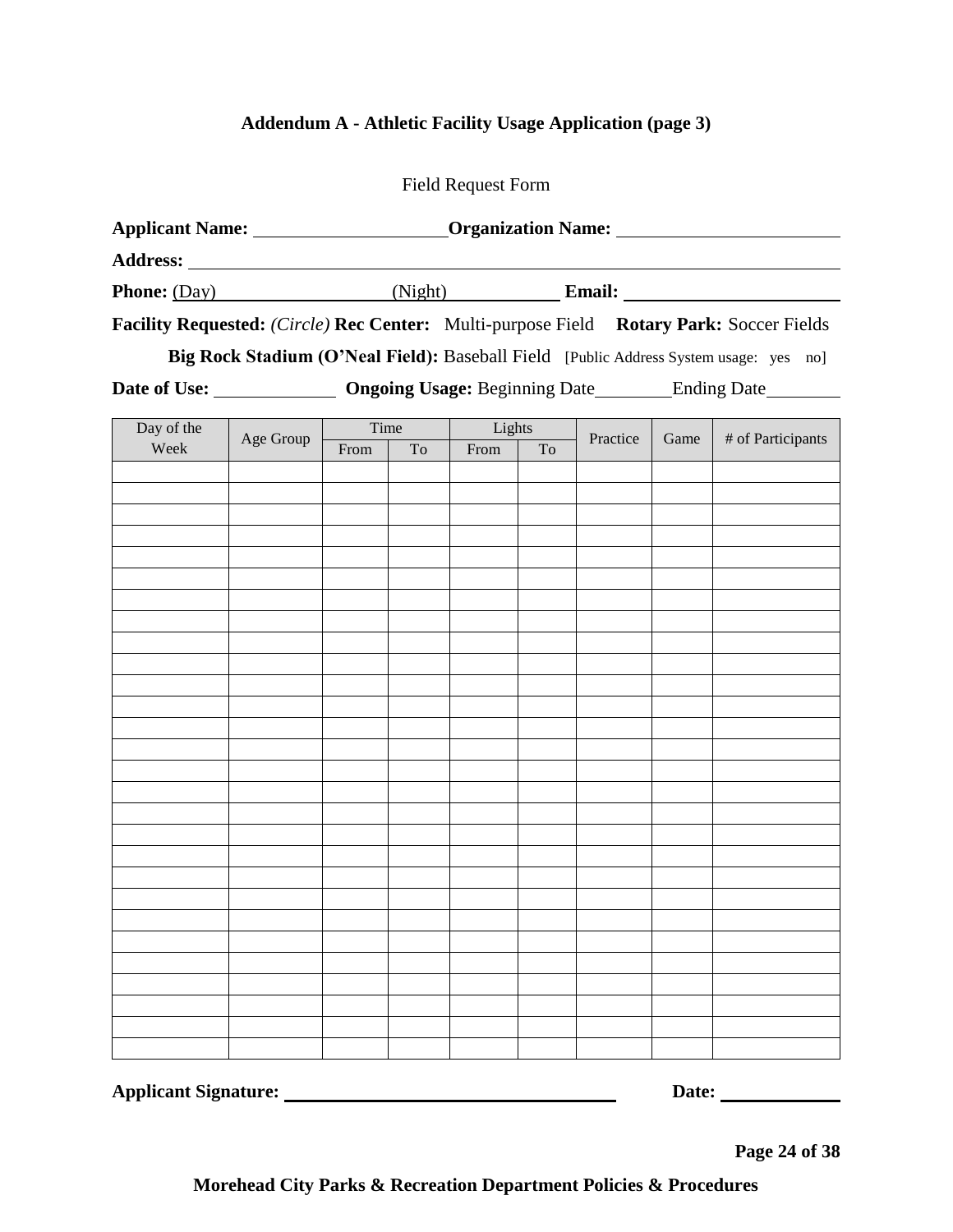#### **Addendum A - Athletic Facility Usage Application (page 4)**

It is understood and agreed that the Town of Morehead City (Town) and the Morehead City Parks and Recreation Department (MCPRD) shall be free of liability for personal injury or property damage claims that may arise out of, or occur during, the use of the facility by Applicant and that no cause of action shall accrue to any organization, its users, members, officials, agents, servants, employees, participants, guests or spectators for injuries or property damage of any kind whatsoever arising out of or from use of the facility by Applicant. Applicant agrees to hold the Town and MCPRD, their agents and employees harmless from and to defend all such claims for personal injury, including death, and property damage. The Applicant shall in no wise be or become the agent, servant, or employee of, nor a contractor for, the Town nor of or for the MCPRD. Applicant and neither the Town of Morehead City nor its Park and Recreation Department are in a joint venture, association, partnership or any other entity or common or joint efforts or enterprise.

The Applicant acknowledges that is has received, read and understands the MCPRD Athletic Facility Usage Policies and related documents and agrees to be bound by and subject to those policies.

**The event will be scheduled following the receipt and approval of the application by the MCPRD Director/Staff. The applicant will receive a signed copy of the approved application for confirmation.**

| <b>Applicant Signature:</b>        |            |                                             | Date:      |          |
|------------------------------------|------------|---------------------------------------------|------------|----------|
|                                    | Approved / | <b>Official Use Only</b><br><b>Declined</b> |            |          |
| <b>MCPRD Staff Signature:</b>      |            |                                             | Date:      |          |
| <b>Security Deposit: Paid \$</b>   | cash       | check#                                      | $N/A$ Date | Received |
| <b>Facility Usage Fee: Paid \$</b> | cash       | check#                                      | N/A Date   | Received |

**If you have questions regarding the application, please contact the Morehead City Parks and Recreation Department at (252) 726-5083.**

Please submit request **a minimum of 60 days prior to the requested facility usage or event date** by email, fax, or mail to the address below:

> Morehead City Parks & Recreation Department 706 Arendell Street, Morehead City, NC 28557

> > **Page 25 of 38**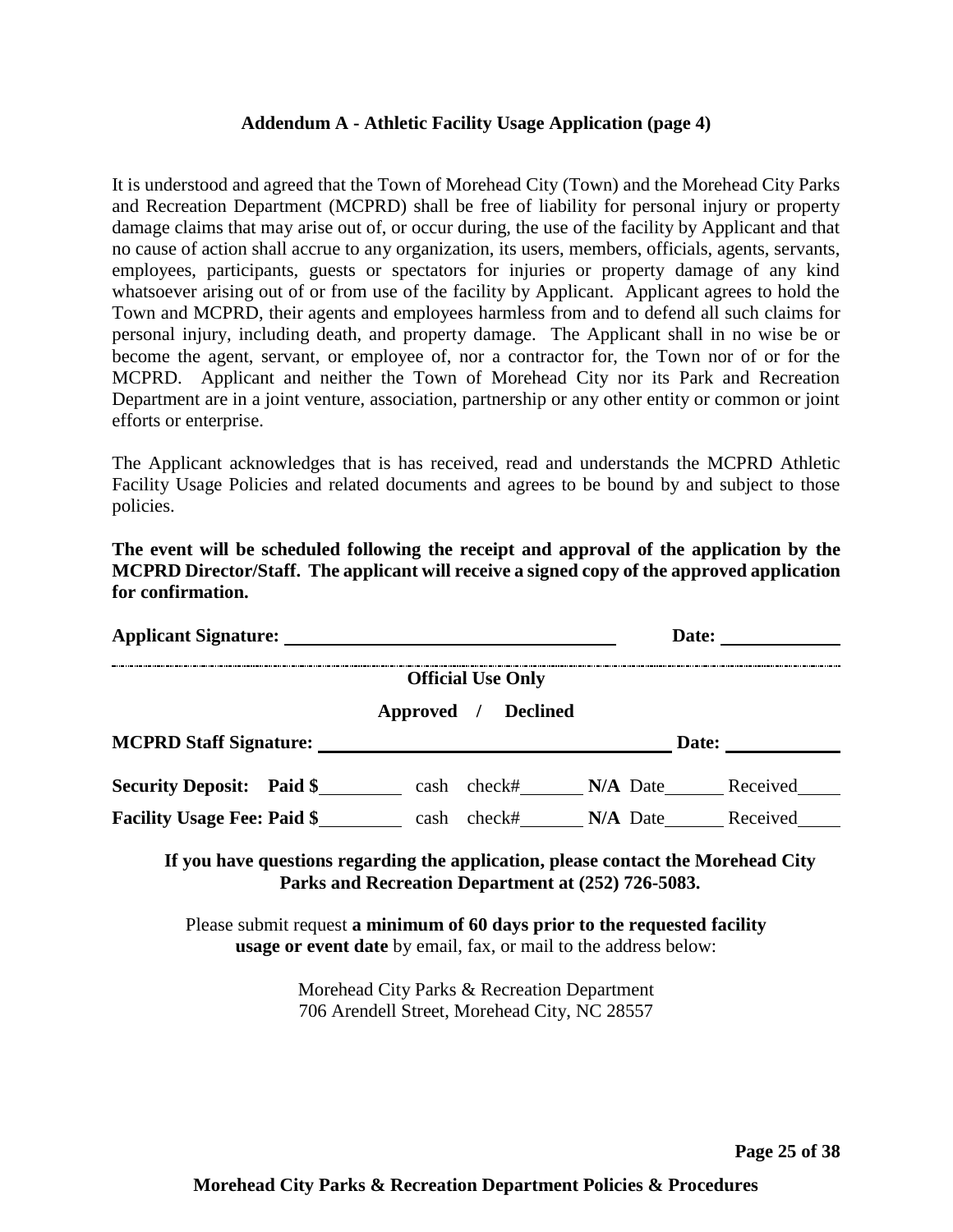# **Addendum B - Park Facility Usage Application (Non-Athletic Facility Usage)**

| Facility Requested: (Circle) Shevans Park: Large Shelter Small Shelter MATS Trail                                   |                                                                                 |                           |  |
|---------------------------------------------------------------------------------------------------------------------|---------------------------------------------------------------------------------|---------------------------|--|
|                                                                                                                     | Rotary Park: Shelter Exercise Trail Jaycee Park: Gazebo Concert Stage Jib Plaza |                           |  |
|                                                                                                                     | Rec Center: W.S. King Room Conference Room Exercise Classroom Classroom         |                           |  |
|                                                                                                                     | Katherine Davis Park MLK, Jr. City Park: Gazebo Other (specify)                 |                           |  |
| Facility Usage: (Circle) Class/Meeting Party/Picnic/Reunion School Field Trip                                       |                                                                                 |                           |  |
|                                                                                                                     | <b>Special Event</b> (please specify) Concert Wedding Festival Race             |                           |  |
|                                                                                                                     | <i>Fishing Tournament</i> Fundraiser Trade Show Other(specify):                 |                           |  |
| Date(s) & Time(s) of Use: $\_\_$                                                                                    |                                                                                 |                           |  |
|                                                                                                                     |                                                                                 |                           |  |
| Expected Attendance: Special Services / Requests: ______________________________                                    |                                                                                 |                           |  |
|                                                                                                                     | <b>Section II</b><br><b>Special Events Must Complete This Section.</b>          |                           |  |
| What is the nature of the event? (Circle one)                                                                       |                                                                                 |                           |  |
| Athletic (specify sport)                                                                                            |                                                                                 | Entertainment (List type) |  |
| Trade Show/Exhibition                                                                                               | Assembly                                                                        |                           |  |
| Please give a detailed description of the requested event:<br><u>manufactor</u> and the set of the requested event: |                                                                                 |                           |  |
|                                                                                                                     |                                                                                 |                           |  |
|                                                                                                                     |                                                                                 |                           |  |
|                                                                                                                     |                                                                                 |                           |  |
|                                                                                                                     |                                                                                 |                           |  |
|                                                                                                                     |                                                                                 |                           |  |

# *Section I*

**Page 26 of 38**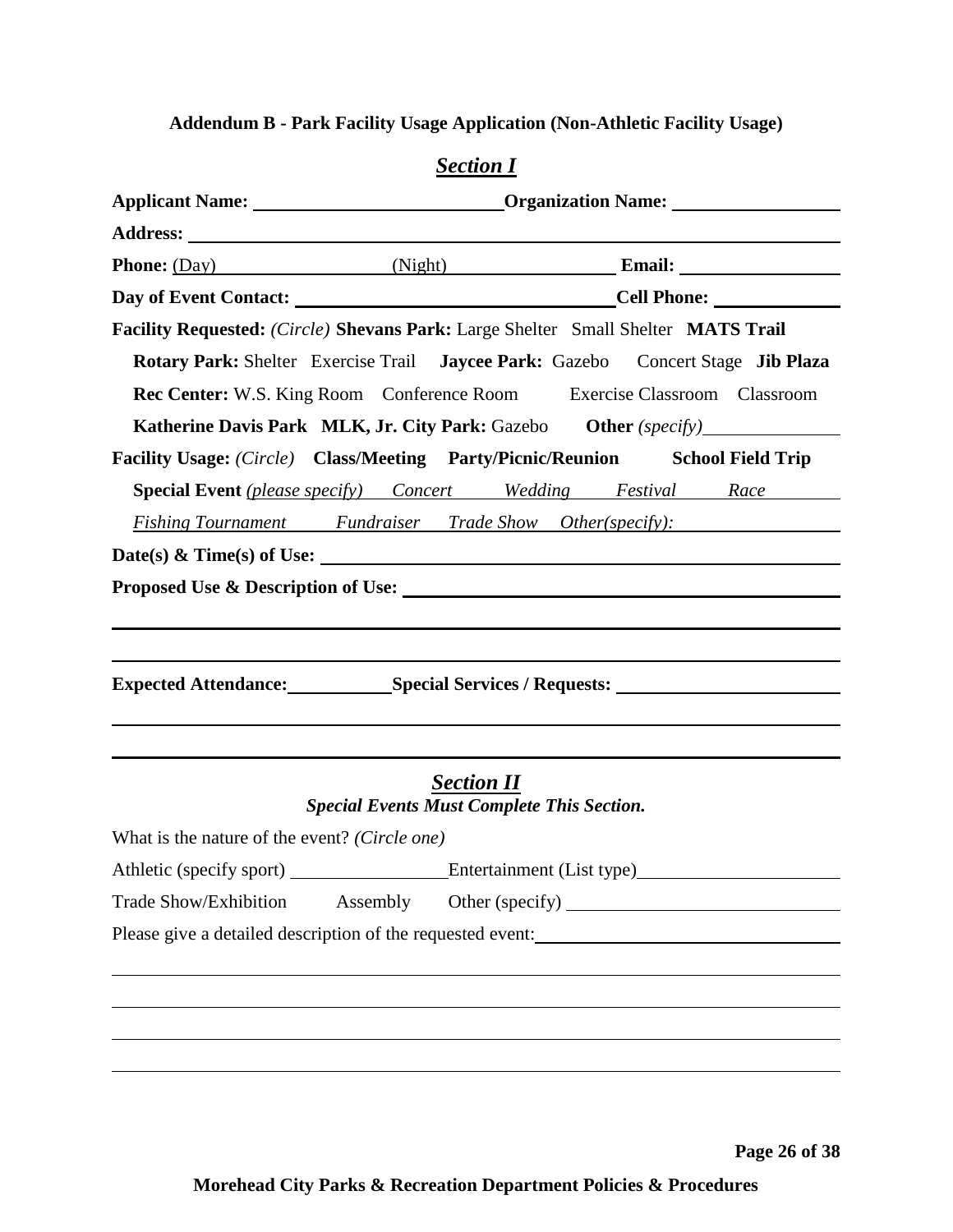#### **Addendum B - Park Facility Usage Application -Non-Athletic Facility Usage (page 2)**

**Tent Usage Request:** Yes No (If yes, contact Planning & Inspections 726-6848 for permit) **Alcohol Sales Request:** Yes No (If yes, ABC permit required) **Concession Request:** Yes No (If yes, contact Health Department for requirements)

**Insurance:** All events will require a certificate of liability insurance from a North Carolina licensed company of a minimum of one million/two million (\$1,000,000 /\$2,000,000) dollars that lists the Town of Morehead City (Town) as an additional insured. The Town reserves the right to increase the minimum amount of required insurance depending upon the nature of the event. **Proof of Insurance provided:** *(required with application)* yes no

#### **Provide an Organizational History**

- *1.* How long has the organization been in existence?
- *2.* Who are the officers, directors, shareholders and principal members of the organization?
- *3.* Has the organization operated under any other names? (Please list)
- *4.* Is the organization affiliated with any other organization?
- *5.* Has the organization operated in any other markets? (Please list)

#### **Present a Demonstrated Ability to Properly Manage Event**

What is the source for event staff (gate people, ushers, box office personnel, parking attendants and clean-up crew)? Will this consist of paid staff or volunteers?

| Does the organization employ an adult general or event manager that will be on-site for each event? |        |  |
|-----------------------------------------------------------------------------------------------------|--------|--|
| (circle & provide contact information for the on-site manager)                                      | Yes No |  |

Please provide a list of events the organization has managed during the past three years.

#### **Describe the Financial Condition of the Organization**

Please attach an organizational balance sheet/cash flow statement and three business references. *We reserve the right to request additional financial statements and references.*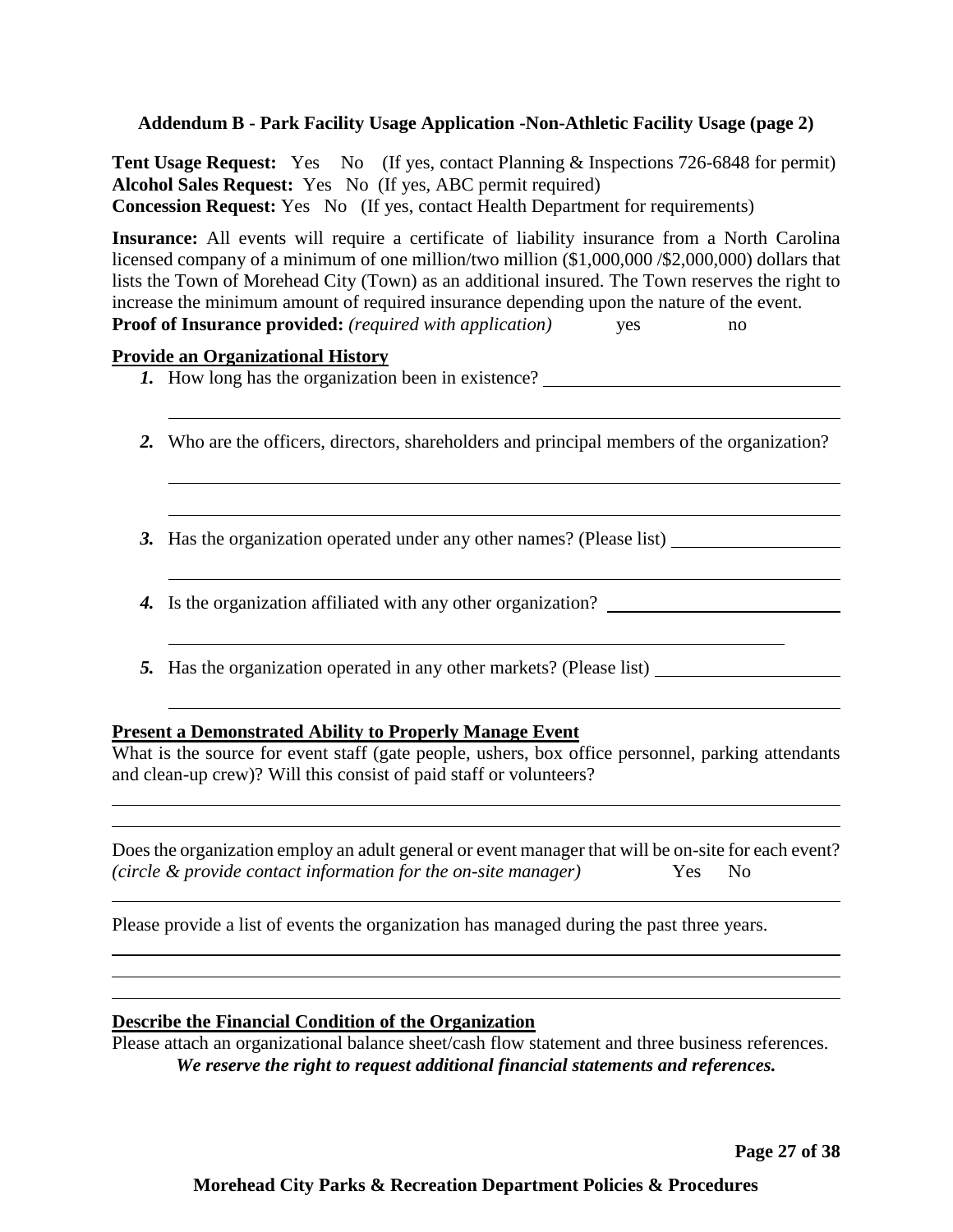#### **Addendum B - Park Facility Usage Application -Non-Athletic Facility Usage (page 3)**

It is understood and agreed that the Town of Morehead City (Town) and the Morehead City Parks and Recreation Department (MCPRD) shall be free of liability for personal injury or property damage claims that may arise out of, or occur during, the use of the facility by Applicant and that no cause of action shall accrue to any organization, its users, members, officials, agents, servants, employees, participants, guests or spectators for injuries or property damage of any kind whatsoever arising out of or from use of the facility by Applicant. Applicant agrees to hold the Town and MCPRD, their agents and employees harmless from and to defend all such claims for personal injury, including death, and property damage. The Applicant shall in no wise be or become the agent, servant, or employee of, nor a contractor for, the Town of Morehead City nor of or for the Morehead City Parks and Recreation Department. Applicant and neither the Town of Morehead City nor its Park and Recreation Department are in a joint venture, association, partnership or any other entity or common or joint efforts or enterprise.

The Applicant acknowledges that is has received, read and understands the Morehead City Parks and Recreation Department Non-Athletic Facility Park Usage Policies and related documents and agrees to be bound by and subject to those policies.

**The event will be scheduled following the receipt and approval of the application by the Morehead City Parks & Recreation Department Director/Staff. The applicant will receive a signed copy of the approved application for confirmation.**

|                                                                                                                                                       |                          | <b>Date:</b> |  |
|-------------------------------------------------------------------------------------------------------------------------------------------------------|--------------------------|--------------|--|
|                                                                                                                                                       | <b>Official Use Only</b> |              |  |
|                                                                                                                                                       | Approved / Declined      |              |  |
|                                                                                                                                                       |                          |              |  |
| Security Deposit: Paid \$ _________ cash check# _______ N/A Date _______ Received                                                                     |                          |              |  |
| Facility Usage Fee: Paid \$ cash check# N/A Date Received                                                                                             |                          |              |  |
| If you have questions regarding the application, please contact the Morehead City<br>Parks and Recreation Department at (252) 726-5083.               |                          |              |  |
| Please submit request a minimum of 60 days prior to the requested facility<br><b>usage or event date</b> by email, fax, or mail to the address below: |                          |              |  |
| Morehead City Parks & Recreation Department<br>706 Arendell Street, Morehead City, NC 28557                                                           |                          |              |  |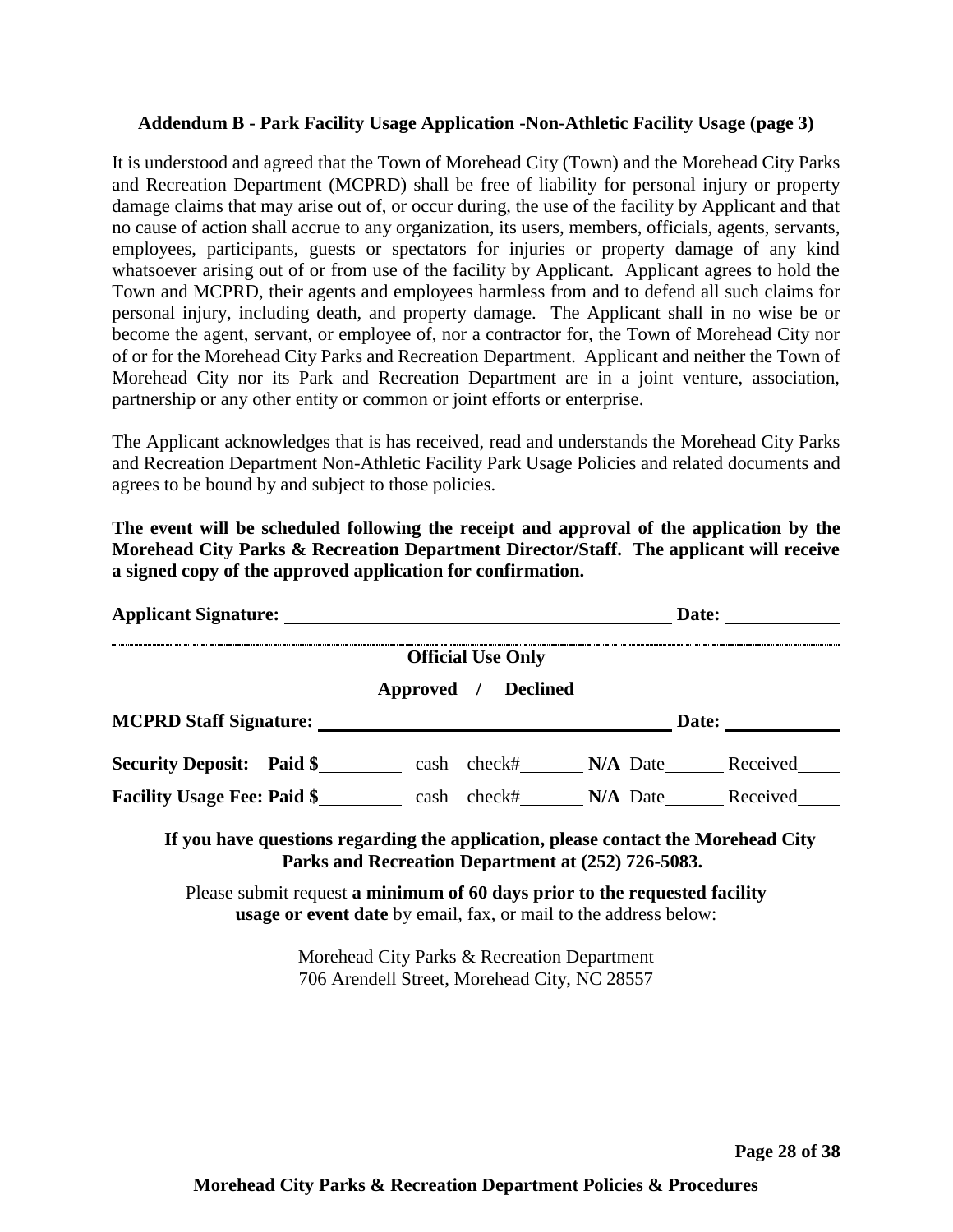|                                                                                                                                                                                                                                                | Phone: E-Mail: E-Mail: |
|------------------------------------------------------------------------------------------------------------------------------------------------------------------------------------------------------------------------------------------------|------------------------|
|                                                                                                                                                                                                                                                |                        |
|                                                                                                                                                                                                                                                |                        |
|                                                                                                                                                                                                                                                |                        |
| <u> 1999 - Jan Barat, mars et al. 1999 - Anna anno 1992. I anno 1992 - Anna anno 1992. I ann an t-Anna ann an t-A</u><br><u> 1989 - Johann Stoff, deutscher Stoff, der Stoff, der Stoff, der Stoff, der Stoff, der Stoff, der Stoff, der S</u> |                        |
| <u> 1989 - Jan Samuel Barbara, margaret a shekara ta 1989 - An tsara tsa na shekara tsa na shekara tsa na shekara</u>                                                                                                                          |                        |
|                                                                                                                                                                                                                                                |                        |
|                                                                                                                                                                                                                                                |                        |

**Addendum C- Park Facility Improvement Request**

(Includes, but is not limited to: Fields, Buildings, Structures and Erecting Signs)

**Draw a diagram of project or submit drawing:**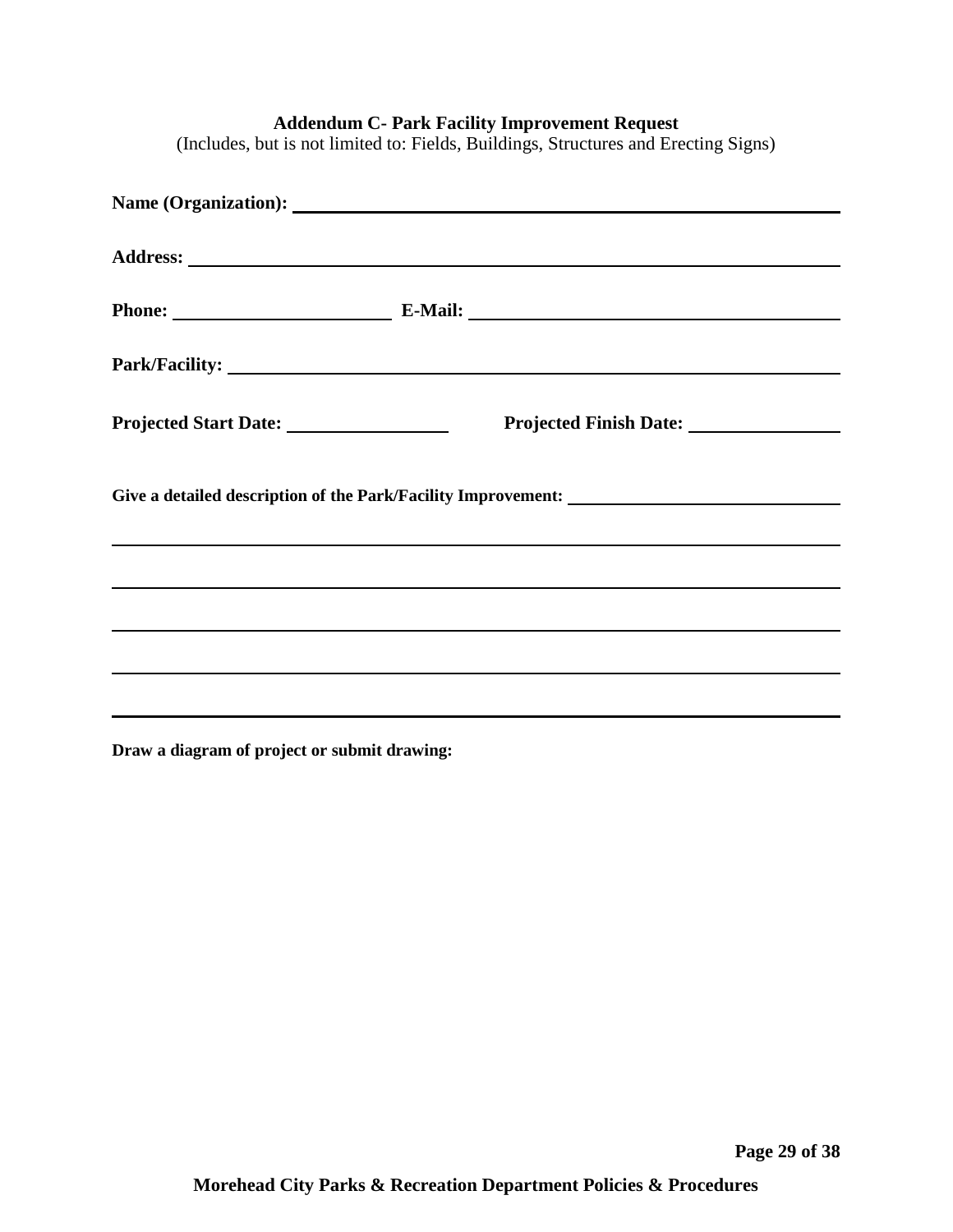#### **Addendum C - Park Facility Improvement Request (page2)** RELEASE OF LIABILITY

**Indemnification – It is expressly agreed and understood that the Morehead City Parks & Recreation Department (MCPRD) will not be liable for any claim for personal injuries (including death), damages, losses or expenses of any kind whatsoever, whether to persons or property (including, but not limited to those claims for injuries, damages, losses or expenses resulting from or by reasons of the department's negligent acts or omissions) arising out of, related to or connected with any accident, occurrence or event on or about MCPRD property, when the accident, occurrence or event takes place while the individual/league/organization is repairing, building, erecting signs, installing or any improvement outlined on the parks on said property pursuant to the Agreement or during any event or use of the individual, league, or organization. The individual/league/organization will be responsible for maintaining signs, or improvements that are installed and are portable or removable. As a result of the expressed Agreement and understanding, each party will, at all times, indemnify and hold the other party harmless, and will defend the other at its own expenses whether such claims, damages, losses or expenses are covered by the other's insurance. It is also understood that a licensed contractor will be on site to supervise major park/facility improvements. Any Park Facility Improvement that is considered by the MCPRD to be a permanent structure/improvement will become the property of MCPRD and shall not be removed from the facility.** 

**I have read and understand the terms and conditions of this document. I am in full concurrence with this document. I acknowledge that if this request is approved, I must take this signed approval to the Morehead City Planning & Inspections Department to apply for and receive any permits that may be necessary prior to beginning any park facility improvement.**

|                                    |                                                                                                                                                                                                                                     | Date: $/$ /                                               |  |
|------------------------------------|-------------------------------------------------------------------------------------------------------------------------------------------------------------------------------------------------------------------------------------|-----------------------------------------------------------|--|
| <b>Organization Representative</b> | <b>Title</b>                                                                                                                                                                                                                        |                                                           |  |
|                                    |                                                                                                                                                                                                                                     | Date: $\frac{1}{\sqrt{1-\frac{1}{2}}}$                    |  |
|                                    |                                                                                                                                                                                                                                     |                                                           |  |
|                                    | <b>Office Use Only</b>                                                                                                                                                                                                              |                                                           |  |
|                                    |                                                                                                                                                                                                                                     |                                                           |  |
|                                    |                                                                                                                                                                                                                                     |                                                           |  |
|                                    |                                                                                                                                                                                                                                     |                                                           |  |
|                                    |                                                                                                                                                                                                                                     |                                                           |  |
|                                    |                                                                                                                                                                                                                                     |                                                           |  |
|                                    |                                                                                                                                                                                                                                     |                                                           |  |
|                                    |                                                                                                                                                                                                                                     | Date: $\frac{\sqrt{1-\frac{1}{2}}}{\sqrt{1-\frac{1}{2}}}$ |  |
|                                    | Morehead City Parks & Recreation Department Director                                                                                                                                                                                |                                                           |  |
|                                    | Return completed original application with required documentation to:<br>Morehead City Parks and Recreation Department: 1600 Fisher Street, Morehead City, NC 28557<br>Mail to: MCPRD, 706 Arendell Street, Morehead City, NC 28557 |                                                           |  |
|                                    |                                                                                                                                                                                                                                     |                                                           |  |

**Page 30 of 38**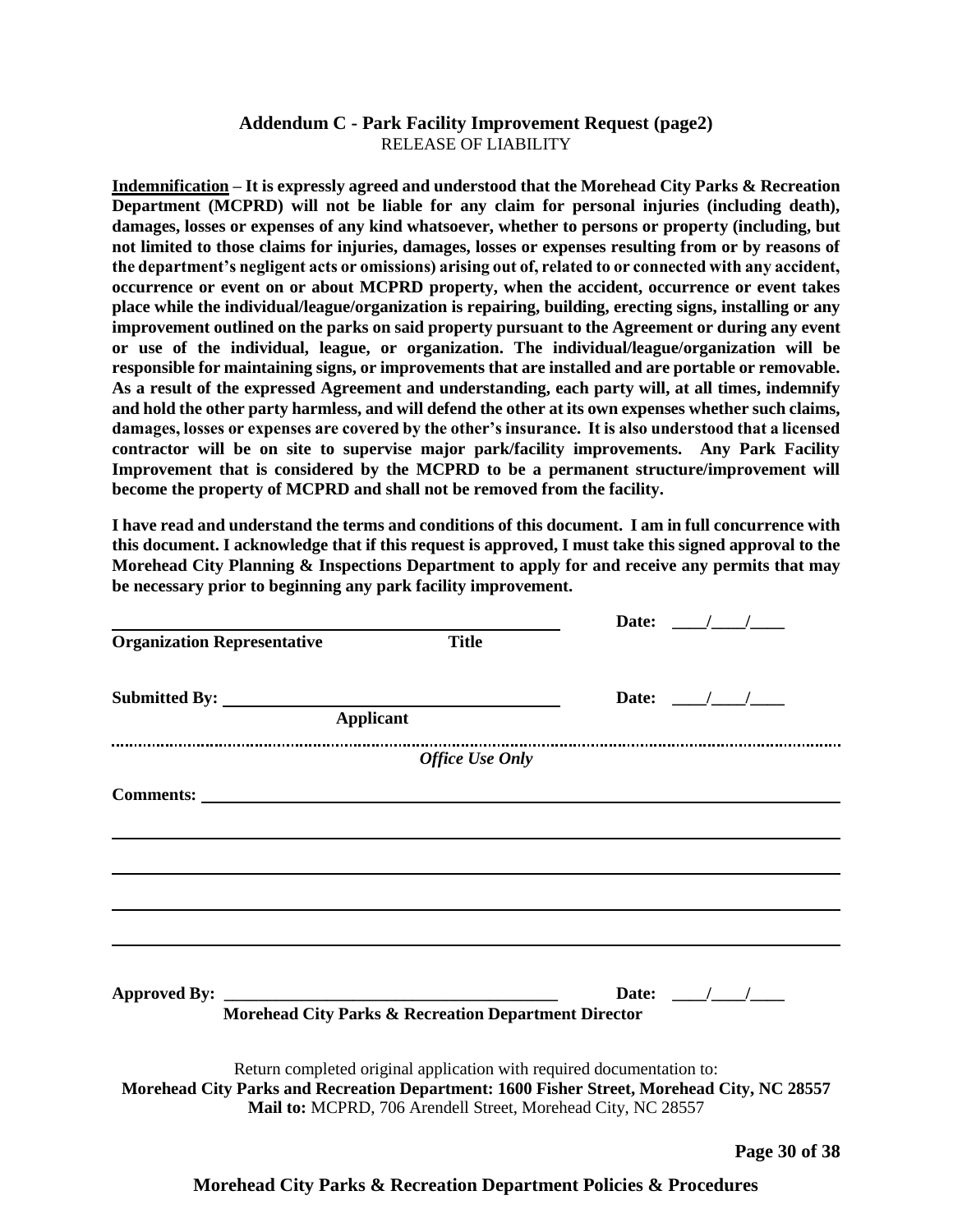#### **Addendum D - Concessions**

- **I.** Morehead City Parks and Recreation Department (MCPRD) permits various organizations, groups, and agencies to sell concessions on property owned by the Town of Morehead City. Permission to use Town property and/or Town facilities for the sale of concessions and other items shall be restricted to the following:
	- **A.** Organizations, groups, and agencies (herein "Group") that are non-profit/charitable and serve a beneficial purpose for a segment of the local community, whether children or adults.
	- **B.** The use of the property and/or facilities shall be on a seasonal basis rather than a permanent one. For example, a baseball organization may be permitted to use the facilities and/or property for concession sales during the baseball/softball season and a soccer organization may be permitted to use the facilities during the soccer season. Schools or school-associated clubs have priority for a concession stand located on property.
	- **C.** An application for a permit must be completed and approved by the MCPRD Director or his/her designee prior to any sales on Town property or facility by any Group.
	- **D.** The application shall include the name, addresses, and phone numbers of those individuals (Board of Directors or other governing body) responsible for the sale of concession merchandise or service.
	- **E.** Concession operators shall be responsible for keeping the immediate area clean of litter and debris at all times. All contents in the concession stands used by Group must be removed within one week of the final game of the season or tournament. This includes wiping out cabinets, cleaning the refrigerator, and mopping the floor. Failure to comply will result in contents being disposed of by MCPRD and all cleanup and repair costs will be borne by the Group concession operator.
	- **F.** Groups operating concessions should make every effort to open for sales when any activity is scheduled in the park or on Town property since they have exclusionary rights to provide concessions in that area.
	- **G.** Groups granted permission to operate concession area(s) should fully understand that any permanent improvements made to the concession areas become the property of Morehead City and may not be removed when the Group's temporary use of the concession has concluded. Refrigerators, popcorn machines, hot dog warmers, freezers and similar items are not defined as permanent improvements. Shelving, server windows and similar improvements are considered permanent improvements. Permission to make use and place such equipment or improvements or both must be obtained by submitting, in advance of starting work on any improvements, a *"Park Facility Improvement Request" form, (Addendum C.)*
	- **H.** MCPRD reserves the right to immediately terminate the use of any concession area by an organization, group, or agency if it is determined that it is in the best interest of the town and its citizens who use the park area. Several reasons for terminating the agreement are listed below:
		- **1.** Unsanitary conditions.
		- **2.** Failure to open on regular basis.
		- **3.** Failure to keep immediate area of concession facility free of litter.
		- **4.** Proof of funds generated being used for purposes other than those beneficial to a non-profit group or organization.
		- **5.** In violation of the NC Health Laws & Regulations pursuant to the operation of a concession stand.
	- **I.** The department shall have the right to be upon and/or enter its property for the purpose of examining and inspecting the same and determining whether the party named in this Agreement is in compliance with Department policies with respect to care, maintenance, repair and renovations.
	- **J.** It should be clearly understood that the organization providing the activity would be given first priority on operating the concession area. For example, if it is baseball/softball season, the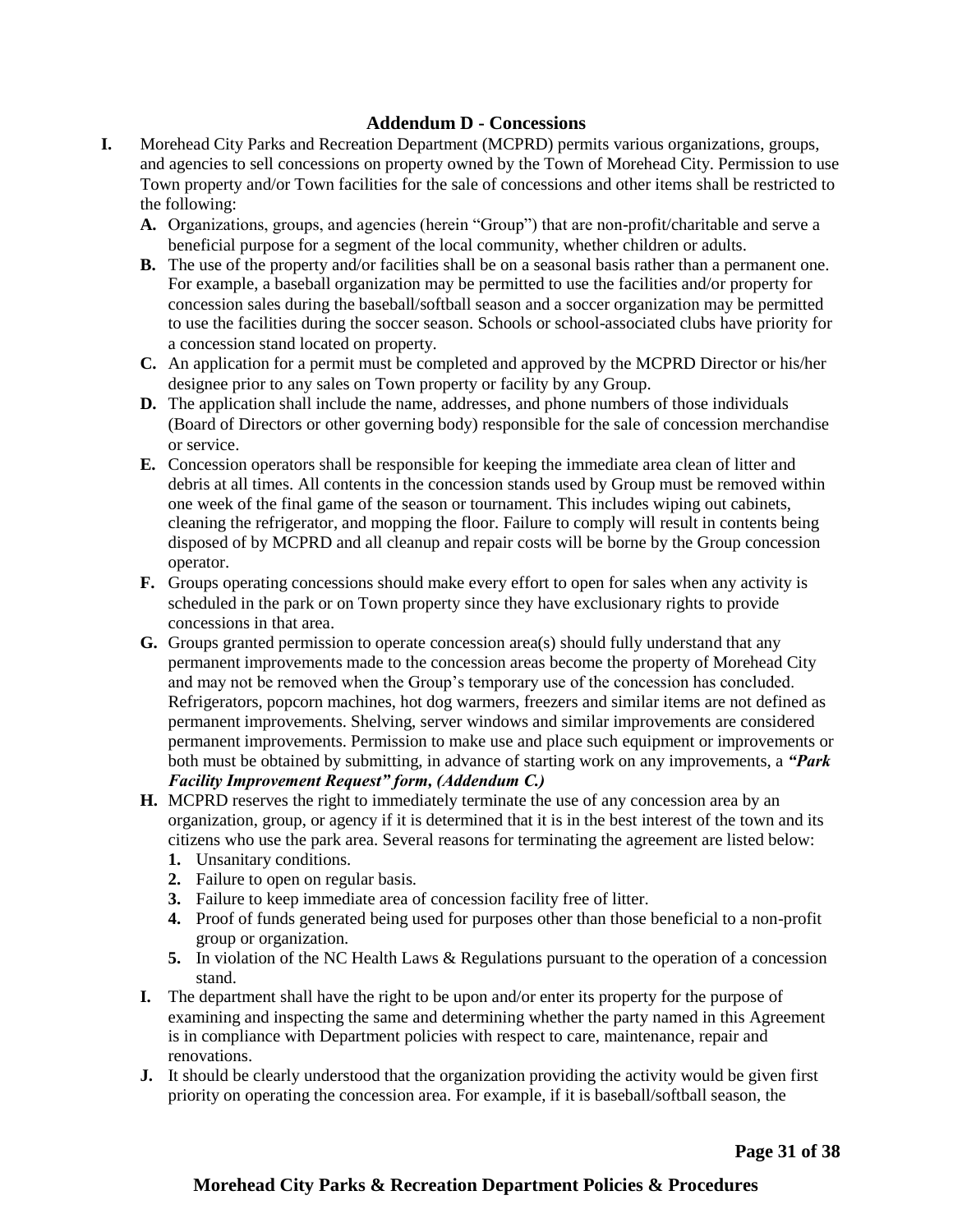sponsoring agency (Babe Ruth, Little League, Dixie Youth, etc.) will have first priority.

- **K.** If it is soccer season, the soccer sponsoring agency or organization will have first priority. In the case of adult softball, that adult organization would have first priority on operating concessions. In the event, for example, a youth football organization does not want to operate concessions at their games and the Babe Ruth organization wants to do so, that would be permitted. Youth groups will have priority on fields used by youth and adult leagues.
- **L.** It should be clearly understood that if Morehead City has an exclusive agreement to sell only a certain product (i.e. Pepsi or Coke) on their property the organizations, groups or agencies would have to respect that policy and only sell products distributed by that company.

#### **II. Concession Stand & Storage Area Use**

- **A.** The user agrees to abide by all NC Health Laws and Regulation 15ANCAC18A.2600 pursuant to the operation of a concession stand and is responsible for obtaining any required permit(s) or a written statement that a permit(s) is not needed.
- **B.** All groups who use the concession stand must obtain a Limited Food Service (LSFE) permit from the Carteret County Health Department **except** in the following cases:
	- **1.** The concession stand will only be selling soft drinks, popcorn, candy, and or prepackaged food items from vendors regulated by the NC Department of Agriculture – food items that the patrons open and/or heat themselves.
	- **2.** Groups with an event at which they want to set up a temporary food establishment. The group is permitted to set up a temporary food stand outside the concession stand. If the group is incorporated as a non-profit corporation and will be operating **no more frequently than once monthly for two (2) consecutive days or less,** the temporary food stand will be exempt from permit requirements. If the group will be operating more than the exempt allowance, a temporary food establishment (TFE) permit will be required. As of July 1, 2008, a \$50 fee is required for a TFE permit.
	- **3.** The current fee of \$75 is required for purchase of each of these permits (LSFE and TFE). LSFE and TFE permits are not mutually exclusive.
- **C.** If space allows, a storage area(s) may be made available to the user for their use during the season. However, the user may be required by the Department to remove all stored materials following the completion of the season so another user may use the area. The user is responsible for keeping the storage area in good condition and must meet all OSHA regulations for storing materials. Violations of these rules may result in the user losing the use of the storage area.
- **D.** Application for a limited food stand must be made thirty (30) days in advance.

#### **III. Keys**

Keys for all Department facilities will be issued on an as needed basis through MCPRD. The user is prohibited from making copies of said issued keys and is also prohibited from installing locks of any kind on Department facilities.

#### **IV. Indemnification**

It is expressly agreed and understood that MCPRD will not be liable for any claims damages, losses or expenses of any kind whatsoever, whether to persons or property (including, but not limited to those claims, damages, losses or expenses resulting from or by reasons of the MCPRD's negligent acts or omissions) arising out of, related to or connected with any accident, occurrence or event on or about the Town's property, when the accident, occurrence or event takes place while the user is using said property pursuant to this agreement. As a result of this express agreement and understanding, each party will at all times indemnify and hold the other party harmless, and will defend the other at its own expenses whether such claims, damages, losses or expenses are covered by the other's insurance.

**Note: Copy of certificate of liability insurance with minimum of \$1,000,0000.00, and Morehead City Parks & Recreation Department and the Morehead City Board of Commissioners named as insured parties must be submitted with this paperwork.**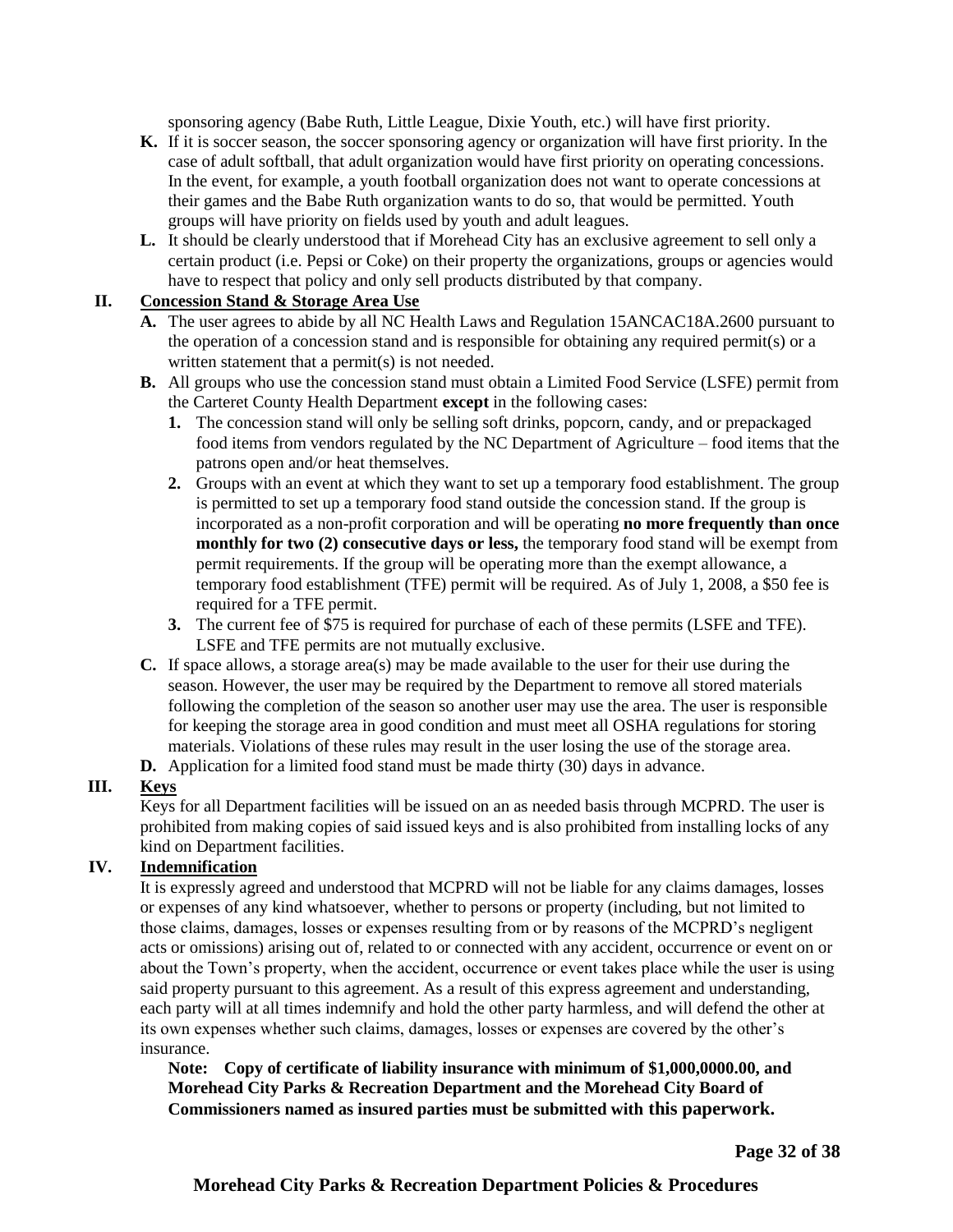# **Addendum D – Concessions (page 3)**

Application for Concession Stand Usage

|       |                                                                                                                                                                                                                          | <b>Organization Name:</b> The Contract of the Contract of the Contract of the Contract of the Contract of the Contract of the Contract of the Contract of the Contract of the Contract of the Contract of the Contract of the Contr                                                                                                                      |      |
|-------|--------------------------------------------------------------------------------------------------------------------------------------------------------------------------------------------------------------------------|----------------------------------------------------------------------------------------------------------------------------------------------------------------------------------------------------------------------------------------------------------------------------------------------------------------------------------------------------------|------|
|       |                                                                                                                                                                                                                          | Chairperson/President:                                                                                                                                                                                                                                                                                                                                   |      |
|       |                                                                                                                                                                                                                          |                                                                                                                                                                                                                                                                                                                                                          |      |
|       |                                                                                                                                                                                                                          | Phone: E-Mail: E-Mail:                                                                                                                                                                                                                                                                                                                                   |      |
|       |                                                                                                                                                                                                                          | Board/Committee Members responsible for operating sales of concessions:                                                                                                                                                                                                                                                                                  |      |
|       |                                                                                                                                                                                                                          |                                                                                                                                                                                                                                                                                                                                                          |      |
|       |                                                                                                                                                                                                                          | Phone:                                                                                                                                                                                                                                                                                                                                                   |      |
| Note: | 1. An application must be made with the Health Department for permits before applying<br>for Concession Stand Usage. Proof of food permit or proof that a permit is not needed<br>must be submitted with this paperwork. |                                                                                                                                                                                                                                                                                                                                                          |      |
|       |                                                                                                                                                                                                                          | 2. Copy of certificate of liability insurance with minimum of \$1,000,0000.00, and<br>Morehead City Parks & Recreation Department and the Morehead City Board of<br>Commissioners named as insured parties must be submitted with this paperwork.                                                                                                        |      |
|       |                                                                                                                                                                                                                          | <b>Terms of Agreement</b>                                                                                                                                                                                                                                                                                                                                |      |
|       |                                                                                                                                                                                                                          | Expiration Date of this Agreement:                                                                                                                                                                                                                                                                                                                       |      |
|       |                                                                                                                                                                                                                          | This agreement may be voided by the Department for violation(s) of these terms by the user.                                                                                                                                                                                                                                                              |      |
|       |                                                                                                                                                                                                                          | We have read and have a copy of the Department's Policies and Procedures for Facilities<br>and we understand the requirements of those policies. We are, at the time of this<br>agreement, in full concurrence with those policies. We also agree to contact the Carteret<br>County Environmental Health Division before operating the concession stand. |      |
|       | Board/Committee Chairperson                                                                                                                                                                                              | Signature                                                                                                                                                                                                                                                                                                                                                | Date |
|       | <b>Concession Sales Operator</b>                                                                                                                                                                                         | Signature                                                                                                                                                                                                                                                                                                                                                | Date |
|       | Parks & Recreation Director                                                                                                                                                                                              | Signature                                                                                                                                                                                                                                                                                                                                                | Date |
|       |                                                                                                                                                                                                                          | Return completed original application with required documentation to:<br>Morehead City Parks and Recreation Department: 1600 Fisher Street, Morehead City, NC 28557<br>Mail to: MCPRD, 706 Arendell Street, Morehead City, NC 28557                                                                                                                      |      |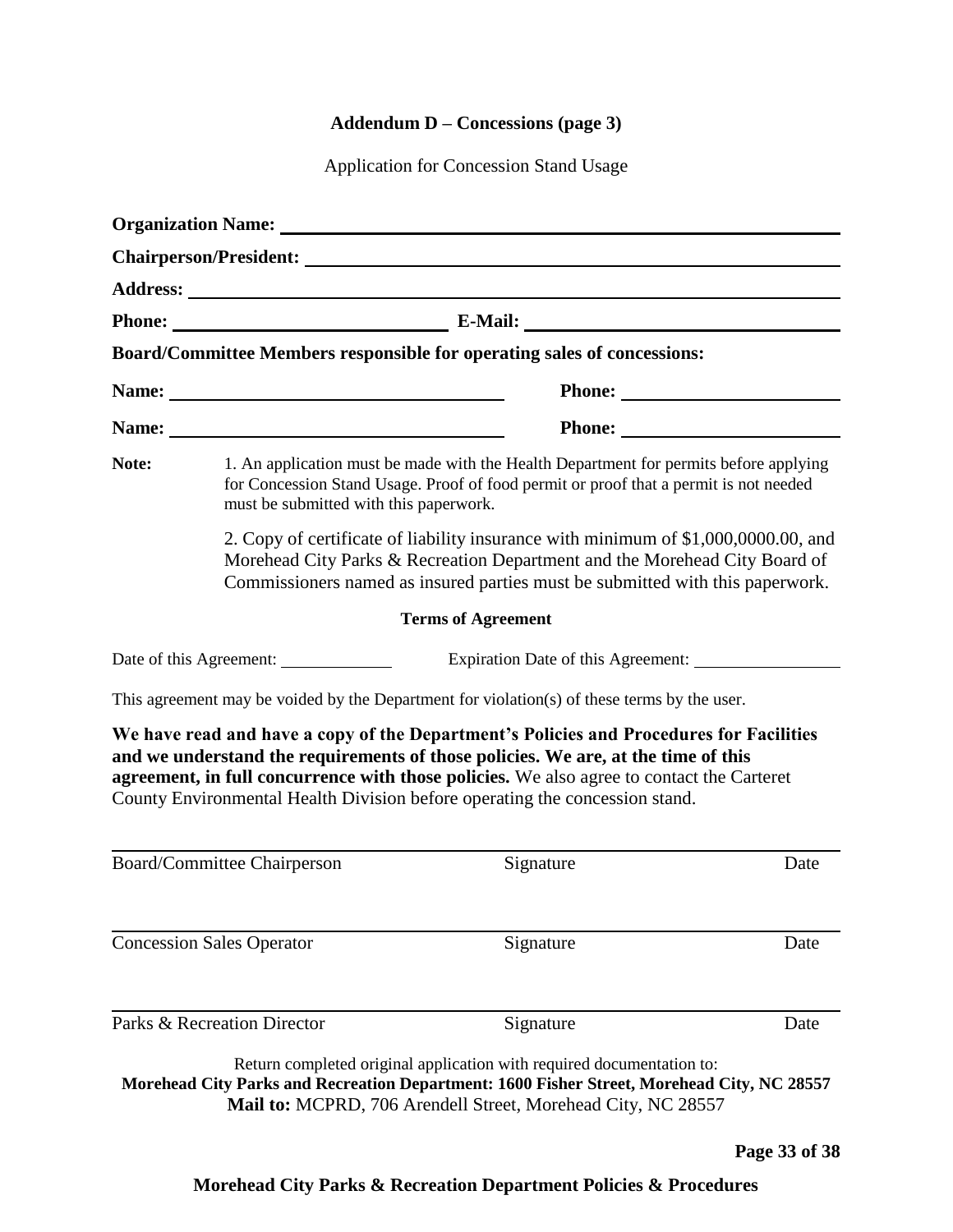#### **Addendum E - Sportsmanship Rules**

Sportsmanship Rules are established to maintain a positive atmosphere in recreation activities sponsored by the MCPRD Department. These rules will be applied to all activities and sports programs in all age groups. Each registered team or group will be provided with this information, and will be required to sign a Memorandum of Understanding stating that they accept the Rules. It is the responsibility of the team manager or coach to inform his/her participants of these rules. Ignorance of these rules will not be considered as an acceptable excuse for violations. League/Organizations have established rules governing conduct. The MCPRD will respect those rules and ask leagues/organizations to recognize and adhere to section of the document as it relates to property and personnel of the MCPRD.

#### **I. GENERAL INFORMATION**

#### **A. Duration of Compliance**

- **1.** The Rules of Conduct will be in effect before, during and after each contest, game, match, or practice beginning with department-sponsored preseason practices and continuing through the conclusion of league, tournament, and activity play.
- **2.** All athletic special events will be governed by these rules. These guidelines will apply to all events conducted by the department regardless of whether these events are on county-owned property, school facilities, or rental facilities. Team(s) and/or individual(s) suspended as a result of infractions of the Rules of Conduct will not be given refunds for team, group, or individual fees.

#### **B. Events Governed by Rules of Conduct**

**1.** Each league or group in each sport or activity will have league or activity rules to meet requirements of that particular activity/sport. These league rules will not be considered separate from the Rules of Conduct and violations of league rules can result in suspension.

#### **C. Definitions**

- **1.** Participant any of the following: a player, a coach or assistant coach, a spectator, a team, or an official. a. Participants ejected from a contest, game, match, or practice must leave the facility in an expedient manner (2 minutes or less is considered expedient). Failure to do so will result in calling law enforcement to remove the participant(s) from the location and charges of trespassing.
- **2.** Official any of the following: an umpire, a referee, a supervisor, or any other Parks and Recreation staff person. Any official has the authority to eject a participant from a Parks and Recreation event or the property on which the activity or sport is being conducted.
- **3.** Suspension includes:
	- A. Not being able to participate in a contest, game, match, or practice
	- B. Not being a spectator at a contest, game, match, or practice
	- C. Not being allowed to attend any athletic events sponsored by the Parks and Recreation Department.
- **4.** Repeated violations by team(s) or individual(s) will result in more severe penalties

#### **D. Violations**

**1.** Violations of the Rules of Conduct may result in penalty application in ensuing programs and/or seasons.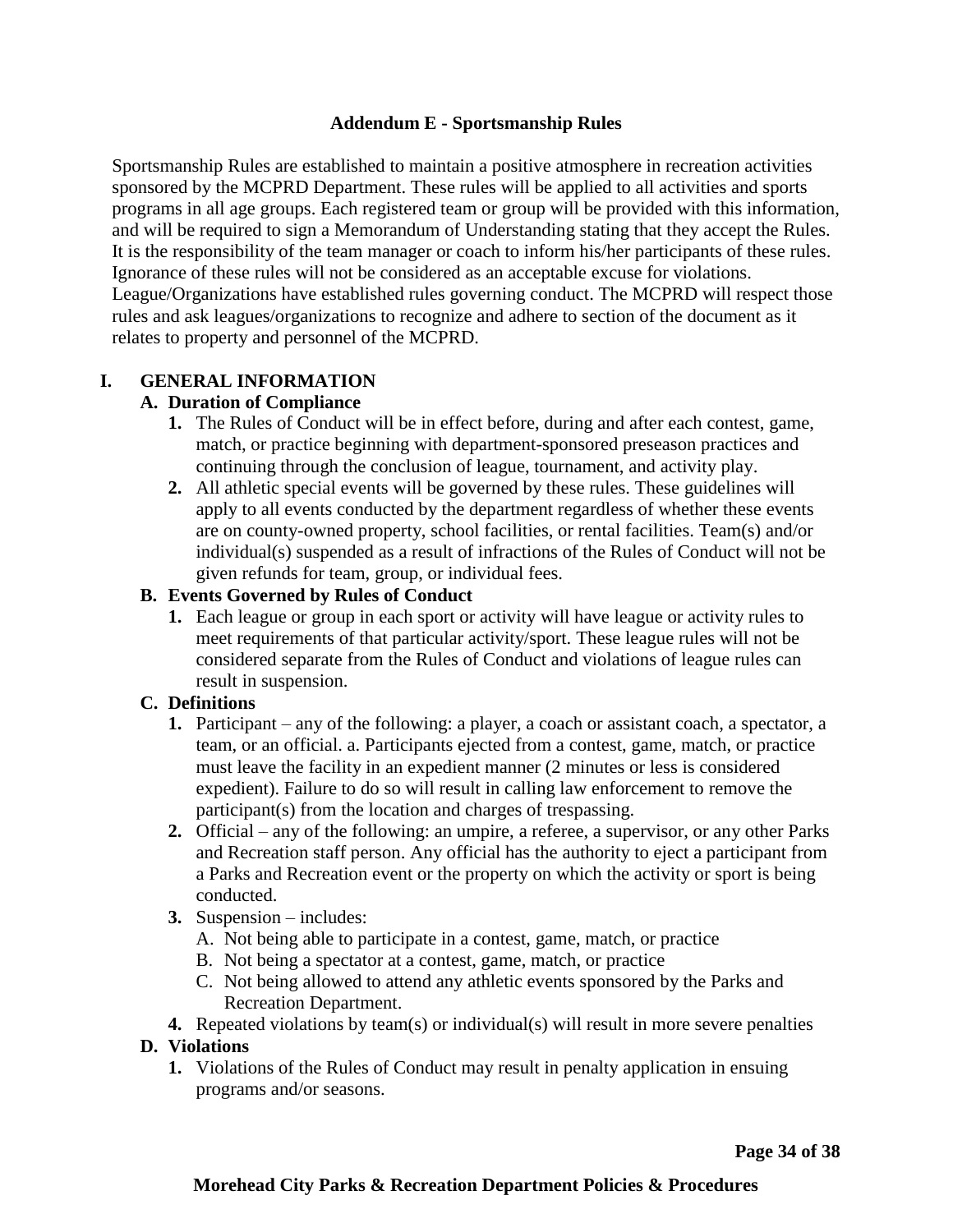**2.** Penalties applied for any situation or circumstance not specifically covered in these Rules of Conduct will be left to the discretion of the Morehead City Parks and Recreation Director or his/her designee.

# **II. CONDUCT**

- **A.** All participants must abide by an official's decision and must refrain from demonstrative expressions of dissent at an official's decision (i.e. kicking or throwing a ball, bat or equipment, speaking rudely to an official, making gestures toward an official, etc.)
- **B.** During the course of a game/match, only one coach and/or one captain per team will be allowed to discuss decisions reached by an official with the officials.
- **C.** All participants must refrain from using unnecessary roughness against the body and person of an opposing player during the course of the game.
- **D.** All participants must refrain from using profane, obscene or vulgar language.
- **E.** Penalties for Violation of Rules A-D.
	- **1.** The participant will be ejected from the game/match/practice and be suspended from the next game (regular season or the tournament) played by his/her team.
	- **2.** Participant(s) ejected from an activity/game/match/practice must leave the Facility in an expedient manner (2 minutes or less is considered expedient). Failure to do so will result in an official calling law enforcement to remove participant(s) from the location and charges of trespassing.
	- **3.** A warning will not have to precede the ejection.
	- **4.** Upon investigation of the violation, the Parks and Recreation Director or his/her designee may apply a two-game suspension if the violator's actions endangered the safety of the participants or officials.
- **F.** Taunting, mocking, and/or harassment of participants or officials will not be allowed.
- **G.** Verbal abuse of the officials or participants will not be allowed.
- **H.** Profane, obscene or vulgar language used maliciously toward another participant or official will not be allowed.
- **I.** Penalties for Violation of Rules F-H.
	- **1.** The participant will be ejected from the game/match/practice and suspended from the next three regular season games, matches or the next tournament games/matches played by his/her team.
	- **2.** Participant(s) ejected from an activity/game/match/practice must leave the Facility in an expedient manner (2 minutes or less is considered expedient). Failure to do so will result in an official calling law enforcement to remove participant(s) from the location and charges of trespassing.
	- **3.** Should the violation be repeated with less than three regular season games/matches remaining, the suspension will be applied to those remaining games/matches including tournament games/matches played by his/her team and will carry over into the next sport/activity that the participant elects to participate in.
- **J.** Participants must refrain from pushing, shoving, striking, kicking, laying a hand on or threatening any of these actions against, or confronting in an unruly or obnoxious manner another participant or official.
- **K.** The drinking or possession of alcoholic beverages will not be allowed at Parks and Recreation events or on property where they are held.
- **L.** Participants are not allowed to attend any Parks and Recreation event or property while intoxicated.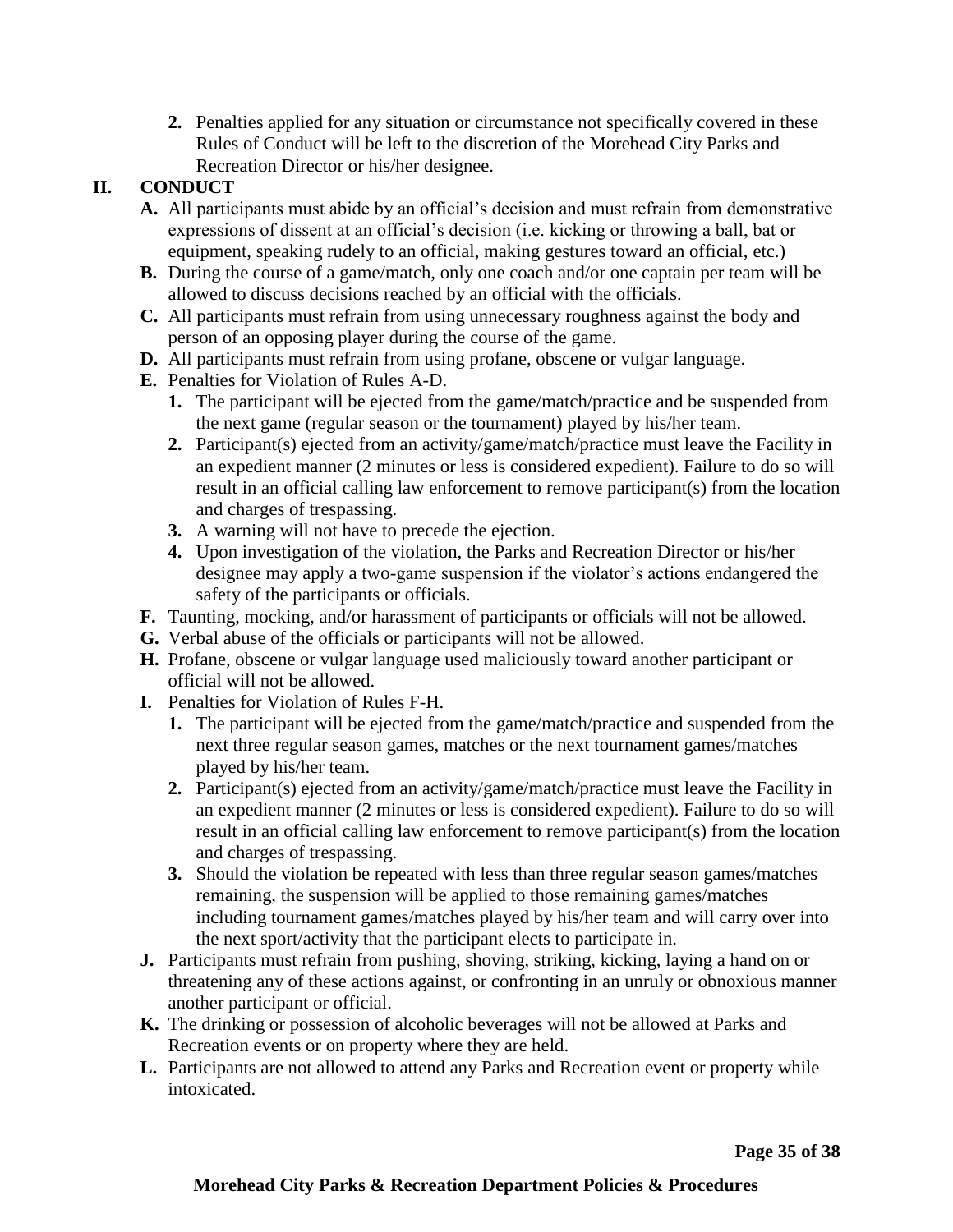- **M.** Participants must refrain from any form of physical attack as an aggressor upon another participant or official.
- **N.** Firearms, knives or other weapons are not allowed at Parks and Recreation events, property, or venues in which Parks and Recreation activities and events occur.
- **O.** Penalties for Violation of Rules  $J N$ .
	- **1.** The participant will be ejected from the game/match and suspended for the remainder of the season. Additional penalties can result in suspension for a minimum of six (6) months.
	- **2.** Participant(s) ejected from an activity/game/match/practice must leave the Facility in an expedient manner (2 minutes or less is considered expedient). Failure to do so will result in an official calling law enforcement to remove participants for trespassing.
	- **3.** The second offense is three (3) years suspension of if circumstances warrant, the suspension could be applied indefinitely upon review of the incident.
	- **4.** For offenses that are also violations of North Carolina State Statutes, law enforcement will be contacted and arrest warrants sought for assault, public intoxication, illegal possession of firearms, etc.

# **III. ENFORCEMENT PROCEDURES**

# **A. Departmental Responsibilities**

- **1.** Upon receipt of a written incident report describing a violation, the Parks and Recreation Director or his/her designee will investigate the report and will in turn apply the appropriate penalty in compliance with the Rules of Conduct.
- **2.** The violator will be mailed a formal letter describing the violation and appropriate penalty. Additional copies of this letter will be issued to the team coach/manager, league supervisor, officials, church/company sponsor, etc. as needed. Parent/guardian will be mailed this letter for youth violators.

#### **IV. Appeals**

- **A.** Individuals receiving penalties may appeal a ruling as follows:
	- **1.** Suspension A written request stating the reason for appeal may be submitted to the Parks and Recreation Director within seven (7) calendar days from the date on the formal penalty letter.
	- **2.** Individuals appealing a suspension may expect a response from the Parks and Recreation Department within one month of the day that the department receives their appeal letter.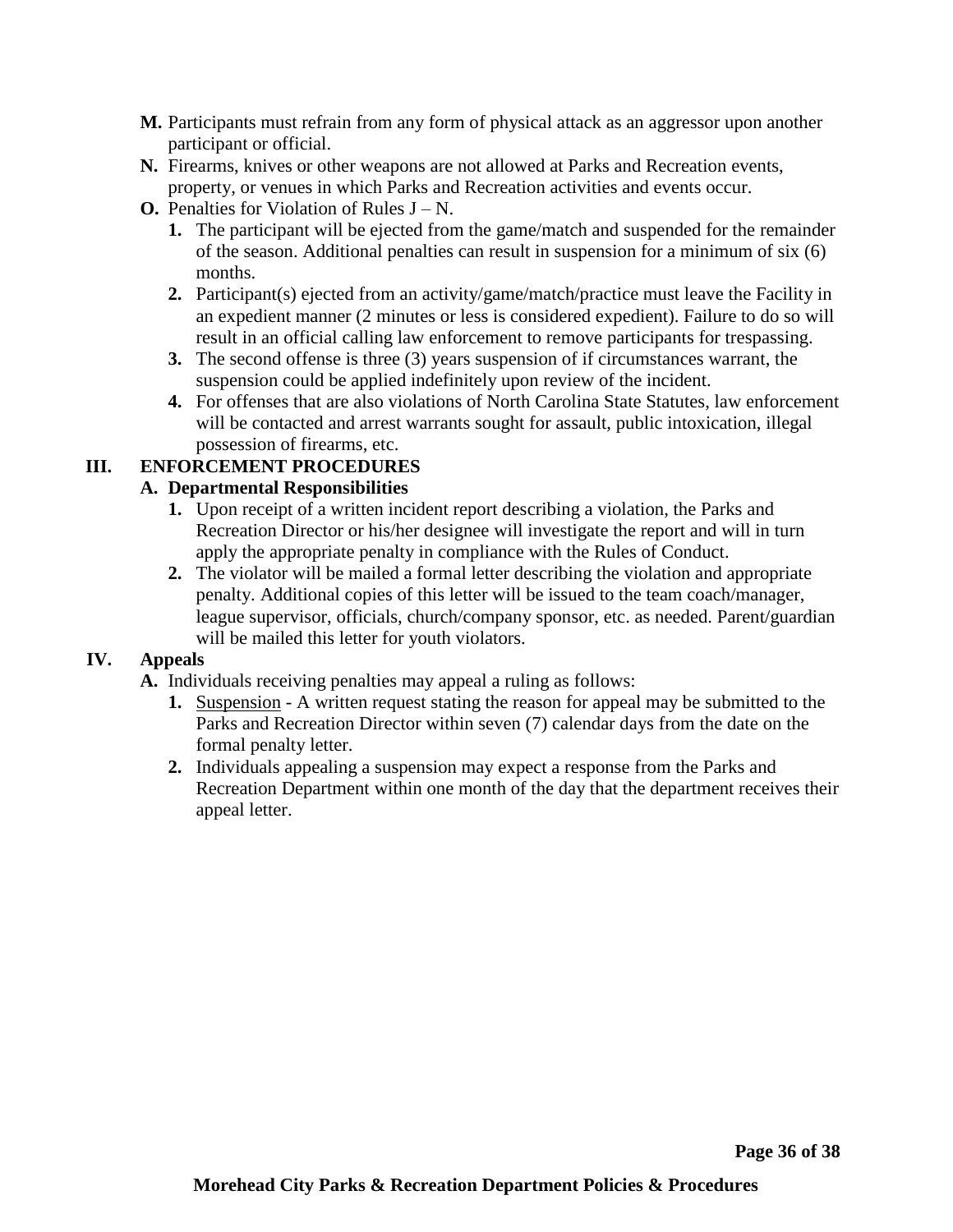# **Addendum F – Fee Schedule (FY19/20)**

# **Program Fees**

| <b>Youth Basketball</b>               | \$50     |
|---------------------------------------|----------|
| Girl's Volleyball                     | \$ 50    |
| Tennis                                | \$<br>40 |
| Junior Golf                           | \$60     |
| Soccer Camp                           | \$65     |
| Volleyball Camp                       | \$50     |
| <b>Summer Camp</b>                    |          |
| Resident (8 weeks)                    | \$300    |
| $2nd$ & each additional child         | \$250    |
| Non-Resident (8 weeks)                | \$450    |
| $2nd$ & each additional child         | \$400    |
| Holiday Camps & Pre/Post Summer Weeks |          |
| Resident                              | 60       |
| Non-Resident                          |          |
|                                       |          |

# **Recreation Center – Annual Usage Pass Fees**

*Passes are valid for each calendar year (1/1-12/31)*

| <b>Resident</b>      | Youth (under 16)             | \$15          |  |
|----------------------|------------------------------|---------------|--|
|                      | Young Adult $(16-17)$        | \$25          |  |
|                      | Adult $(18+)$                | \$75<br>\$125 |  |
|                      | Family                       |               |  |
|                      | Senior Citizen (62 or older) | \$50          |  |
| <b>Non-Resident</b>  | Youth (under 16)             | \$75          |  |
|                      | Young Adult (16-17)          | \$100         |  |
|                      | Adult $(18+)$                | \$150         |  |
|                      | Family                       | \$250         |  |
|                      | Senior Citizen (62 or older) | \$100         |  |
| <b>Daily Use Fee</b> |                              |               |  |